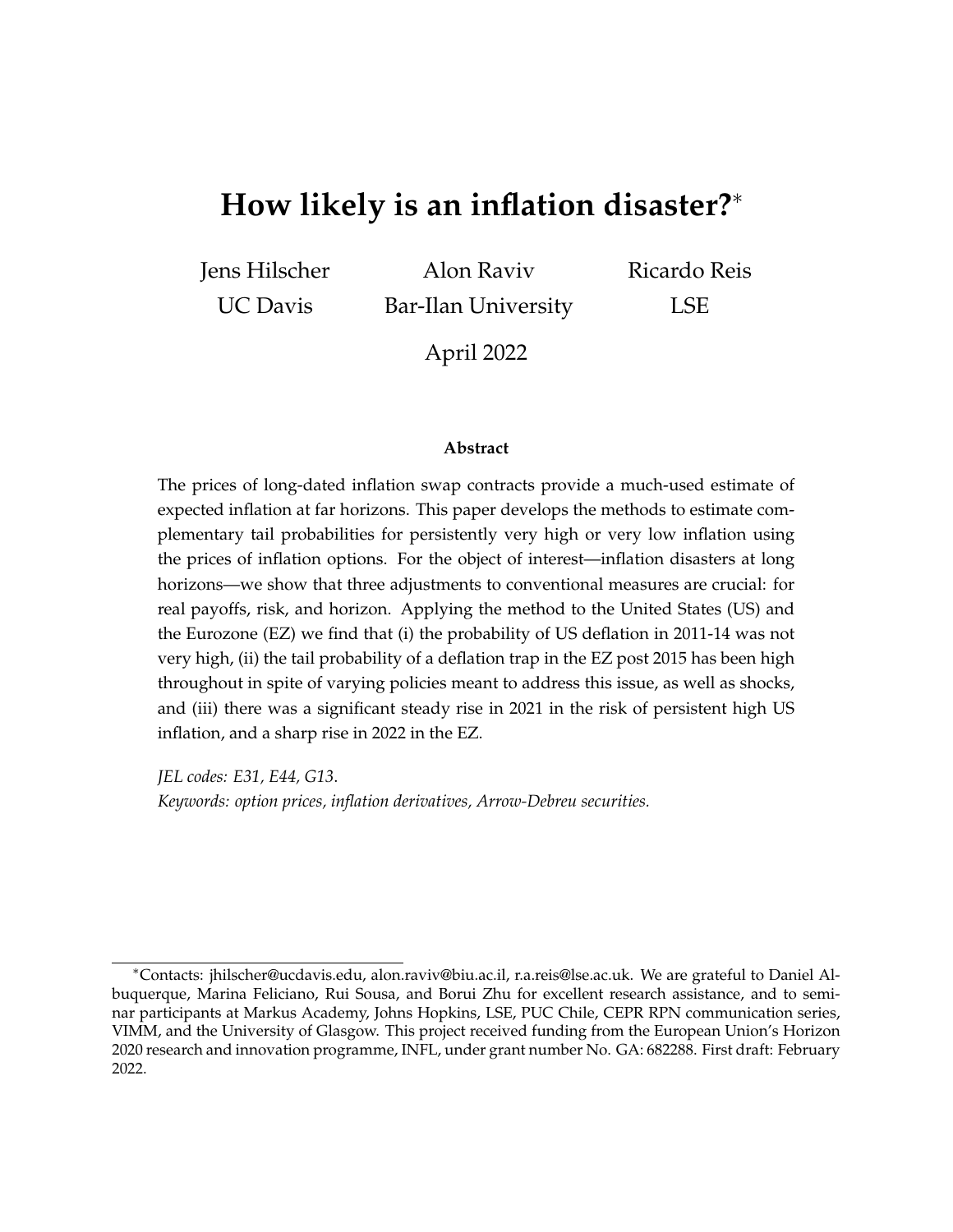## **1 Introduction**

The 5-year-5-year (5y5y) forward inflation expectations rate measures expected inflation in five years time over the following five years. It is a common indicator of whether long-run inflation expectations are well anchored (e.g., Gürkaynak, Levin and Swanson, [2010\)](#page-35-0). Policymakers find it useful because it strips out current temporary fluctuations and averages over a long period of time, therefore providing focus on what an inflation-targeting central bank can achieve. Indeed, 5y5y inflation is much less volatile than headline inflation. In the United States inflation over the last twelve months reached 8.5% in March of 2022, the highest level since the early 1980s. Yet 5y5y inflation, which we plot in figure [1,](#page-3-0) rose much more modestly, consistent with this being a temporary rise and long run inflation staying anchored. A famous example of policymakers attention to this rate comes from the Eurozone (EZ). The decline in 2014 of the 5y5y measure well below 2% was used to justify the start of quantitative easing. $<sup>1</sup>$  $<sup>1</sup>$  $<sup>1</sup>$ </sup>

However, the 5y5y rate is an average and as such does not contain or reflect any information about the uncertainty around future inflation. The distribution of its values could be extremely tight or disperse. However, making decisions under uncertainty typically requires knowing the whole distribution of future inflation rates, not just their expected value. Especially important for making robust decisions is to know the probability of extreme inflation realizations, which we will refer to as inflation disasters. It is these large movements in actual inflation, often deviating from mean expectations, that are associated with large costs of inflation in popular discourse. Common references to the German hyperinflation of the 1920s or the Volcker disinflation of the 1980s attest to this fact. It is also these disasters that are associated with large costs in models of monetary policy that depart from certainty equivalence, and that dominate policymaking under a risk management approach.

This paper develops the methods to provide counterparts to figure [1](#page-3-0) in the form of tail probabilities of inflation disasters. We use a data-driven approach making minimal assumptions about preferences for pricing risk or about inflation dynamics. To be specific,

<span id="page-1-0"></span><sup>&</sup>lt;sup>1</sup>Reporting from the August 2014 Jackson Hole meeting where the ECB justified its use of quantitative easing, the Financial Times noted: "Mr Draghi had highlighted the inflation swap rate...never before August's Jackson Hole speech had a president of the ECB made such a clear link between its behaviour and policy action."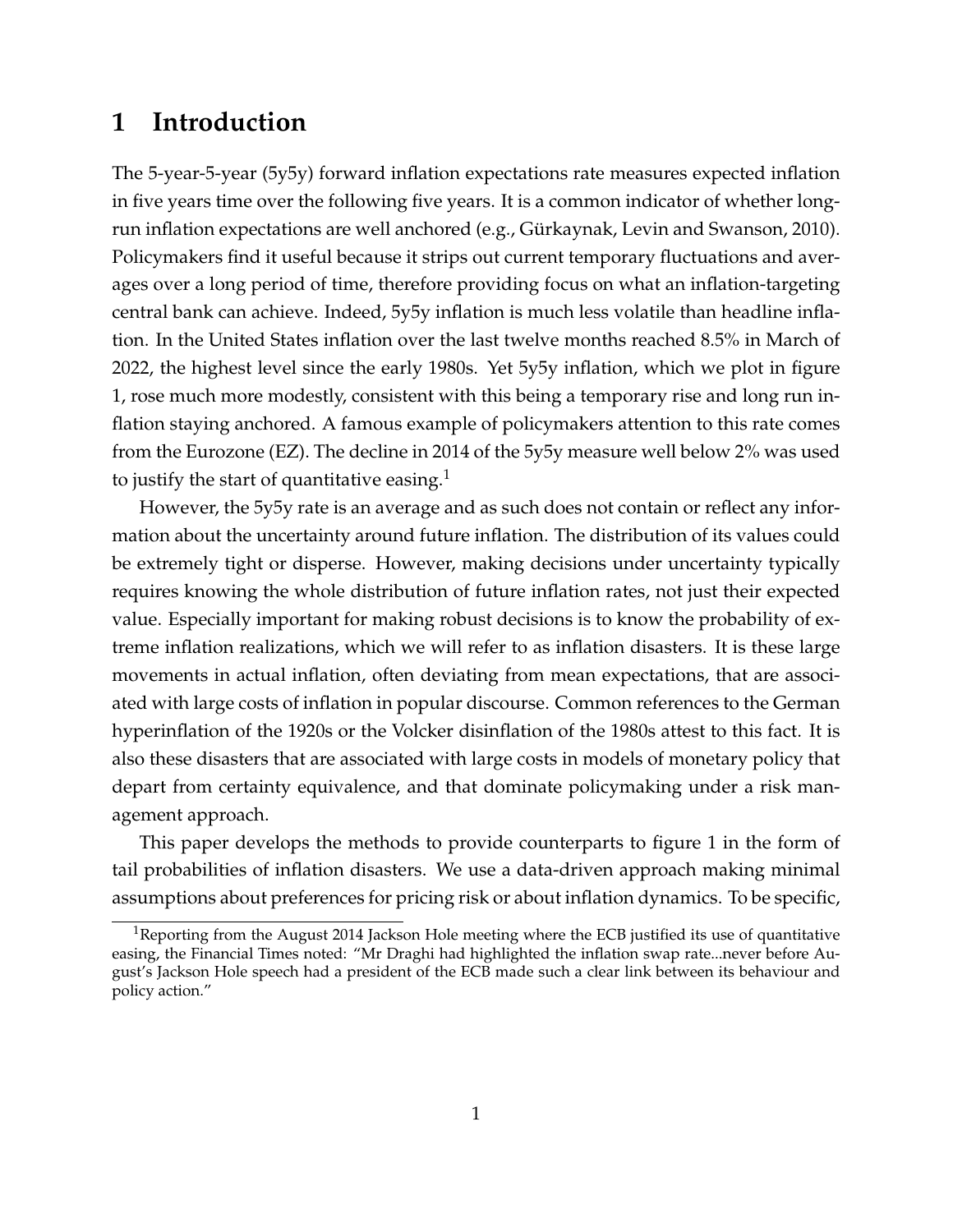the objects of interest are the following two probabilities:

$$
\Phi_t^{dh} = Prob[\pi_{T,T+H}/H > \bar{\pi} + d],
$$
  

$$
\Phi_t^{dl} = Prob[\pi_{T,T+H}/H < \bar{\pi} - d].
$$

The present date is *t*, a future distant date is *T* years away, and a long horizon is denoted by *H* further years. Future long-term inflation is  $\pi_{T,T+H}$ , defined as the change in the log of the price level between the two dates in the subscript, while  $\bar{\pi}$  is the inflation target, and *d* is the size of the disaster. These probabilities then answer the question: What is the current date *t* market perceived probability that inflation will be persistently above or below the  $\pi\%$  annual target between *T* and  $T + H$ ? For example, what is the current probability that average inflation will be above 4% between 5 and 10 years from now?

In our empirical implementation, we provide estimates of these probabilities for the US and the EZ starting in January 2011, and setting  $T = H = 5$  years, so these are 5y5y probabilities. The inflation target is  $\bar{\pi} = 2\%$ . For disasters we consider both high inflation and deflation,  $d = 0.02$ , or severe high inflation and deflation,  $d = 0.03$ . Note that given the 5 year horizon, high inflation is a cumulative 10 log-point deviation of inflation from target, and severely high is equal to 15 log-points, justifying the use of the word disaster. Our estimates therefore serve as a measure of the success of monetary policy at anchoring market inflation expectations, and can be used to judge the performance of different policies.

The first contribution of our paper is to provide a new method to translate the prices of traded inflation derivatives into risk-neutral and physical-measure probabilities of inflation. We show that a conventional reading of the data results in naive estimates that can provide grossly over- or under-stated estimates of the desired probabilities. These conventional readings must be adjusted in three ways. First, their units have to be adjusted so they can match Arrow-Debreu probabilities, because when inflation is high, this on the one hand raises the nominal payoff of a call option, but on the other hand lowers its real payoff. Meanwhile, when inflation is low, the payoff to a put option increases but is worth more in real terms. Probabilities based on nominal state prices are therefore too high for low inflation states since a nominal payoff of one is worth more; for high infla-tion, the opposite is true.<sup>[2](#page-2-0)</sup> Second, options give risk-adjusted probabilities (commonly

<span id="page-2-0"></span><sup>&</sup>lt;sup>2</sup>This point applies to other derivatives as well, so our method can be used to adjust other financialmarket-based probabilities. However, for non-inflation options, this would require knowing the distribution of inflation conditional on the fundamental that the option is written on. For inflation options, that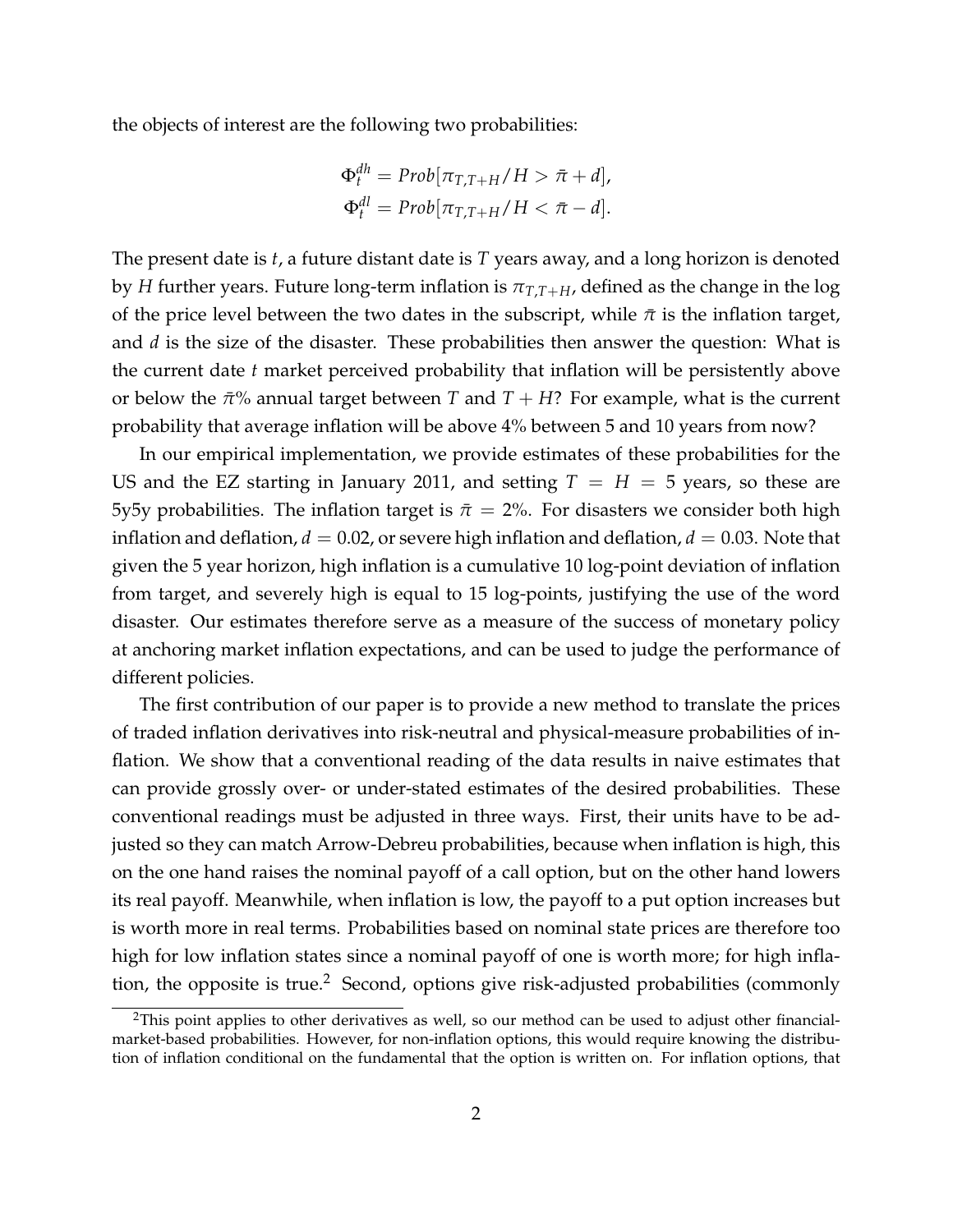

<span id="page-3-0"></span>

referred to as risk-neutral probabilities), but since marginal utility is likely high during disasters, their prices will over-state the actual tail probabilities. Building on recent work on rare disasters we examine how inflation disasters affect the price of out-of-the-money options. We can then make an adjustment for marginal utility without having to specify the full dynamics of the stochastic discount factor that prices inflation risk. We find that periods of high inflation are indeed bad times, resulting in a large risk adjustment. In contrast, periods of deflation are associated with a much smaller drop in consumption, thus resulting in a correspondingly lower risk adjustment. Third, options pay for realizations of inflation at  $\pi_{0,T}$  and  $\pi_{0,T+H}$ , but not for the desired forward horizon  $\pi_{T,T+H}$ .<sup>[3](#page-3-1)</sup> If a disaster results from the gradual unanchoring of inflation expectations, then that sluggishness requires an adjustment, otherwise both the 5-year and the 10-year probabilities will understate the probability of a 5y5y inflation disaster.

Depending on the question at hand, researchers may want to make only one or two of these adjustments. For instance, making only the real and risk (but not the horizon)

conditional distribution is a trivial point mass, making the adjustment simple.

<span id="page-3-1"></span><sup>&</sup>lt;sup>3</sup>There are forward starting options, which we will use, but for one-year horizons ( $H = 1$ ) as opposed to the longer horizon  $H = 5$  that we would like.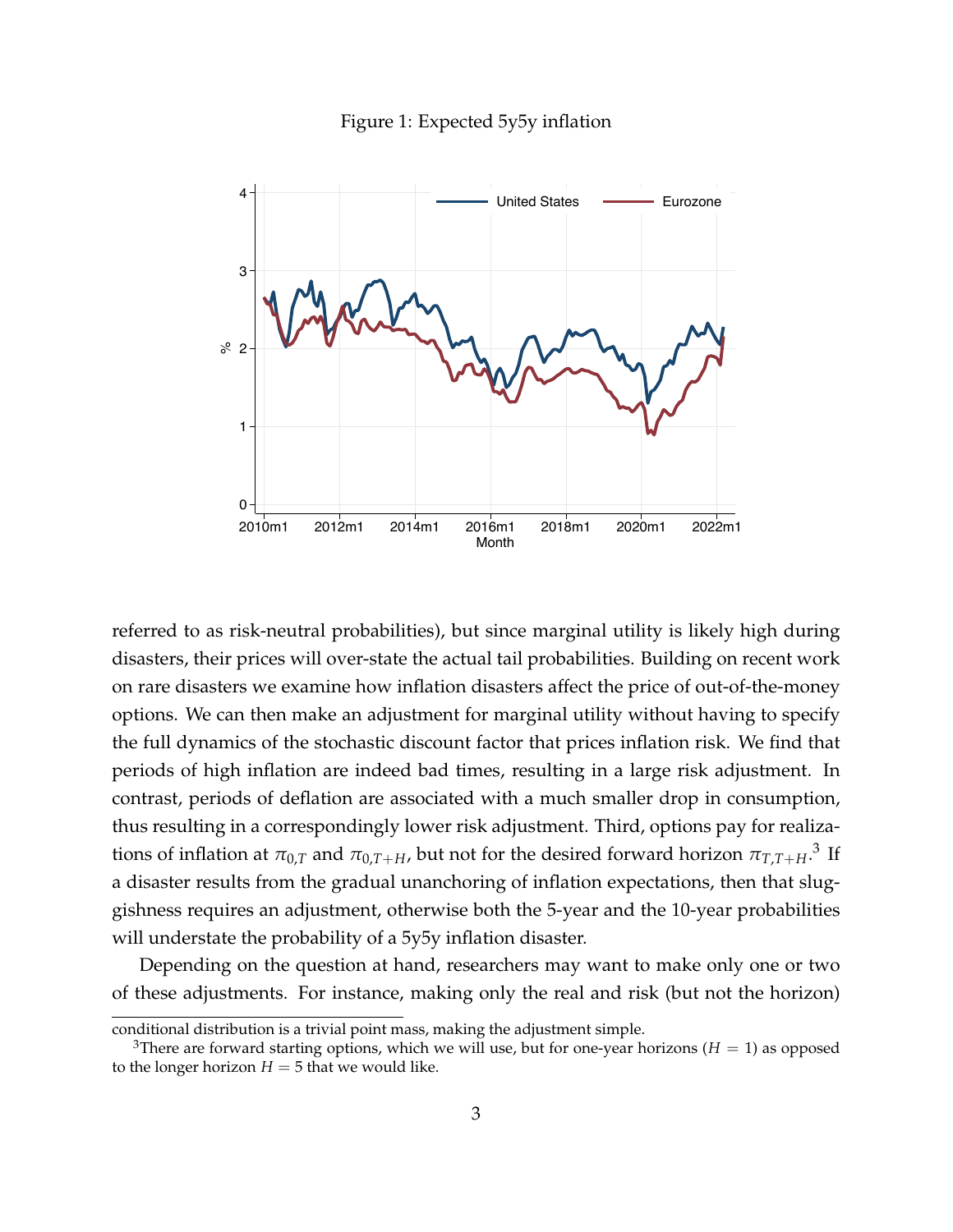adjustment, we provide estimates of average inflation being persistently *d* points above or below the  $\bar{\pi}$  target between now and five or ten years in the future (so  $T = t$  and  $H = 5$  or *H* = 10). We also provide estimates of risk-neutral (or risk-adjusted) densities, so without a risk factor that would adjust for this probability reflecting elevated marginal utility in a disaster state. Of independent interest, we provide estimates of the dynamic properties of inflation, as perceived by market participants. They show a fall in stochastic volatility in the last decade, and a perception that disasters are short-lived. Finally, note that the adjustments may not all go in the same direction: for instance, the real adjustment raises the estimated probability of a high-inflation disaster, while the risk adjustment lowers it.

To judge their overall effect, we produce estimated time series of the inflation disaster probabilities Φ*dh t* , Φ*dl t* from October of 2009 (US) and January of 2011 (EZ) to March of 2022 for both. $4$  We use these measures to provide new evidence and a new perspective on three macroeconomic debates. First, we re-examine the market perceived probability of the US falling into a deflation trap in 2011-14. At the time it was judged to be very high, and justified expansionary monetary policy to fight the liquidity trap. Estimates based on our new methodology show that this probability was significantly lower than previously appreciated using the conventional measures that did not include our three adjustments. In particular the risk of short-term deflation was at times elevated, but not the risk of a deflation trap at the 5y5y horizon.

Second, we examine the probability of deflation for the Eurozone between 2015 and the present. We find that the risk of a deflation trap persisted throughout and has continued to be present until early 2022, in spite of different waves of ECB policy that tried to eliminate it. Policy since 2015 appears to have succeeded at lowering the probability of deflation in the near future, but not of a deflation trap over the long run. This justifies a mission review of the ECB that eliminates the structural features that have kept this perception of a deflation trap in the face of large policy actions. Whether the ECB's review of 2021 succeeded is too early to tell, but our estimates will allow for an assessment in a few years' time.

Third, we examine how the 5y5y probability changed in 2021 and early 2022. Policymakers throughout 2021 argued that the observed increase in inflation was temporary and that inflation expectations were anchored [\(Powell,](#page-35-1) [2021,](#page-35-1) [Lagarde,](#page-35-2) [2021\)](#page-35-2). Our estimates show a steady, significant and accelerating rise in the probability of persistent high inflation for the US since the middle of 2021. It rose above 10% by the end of 2021 and

<span id="page-4-0"></span><sup>&</sup>lt;sup>4</sup>Our website provides updated probabilities at the end of every month.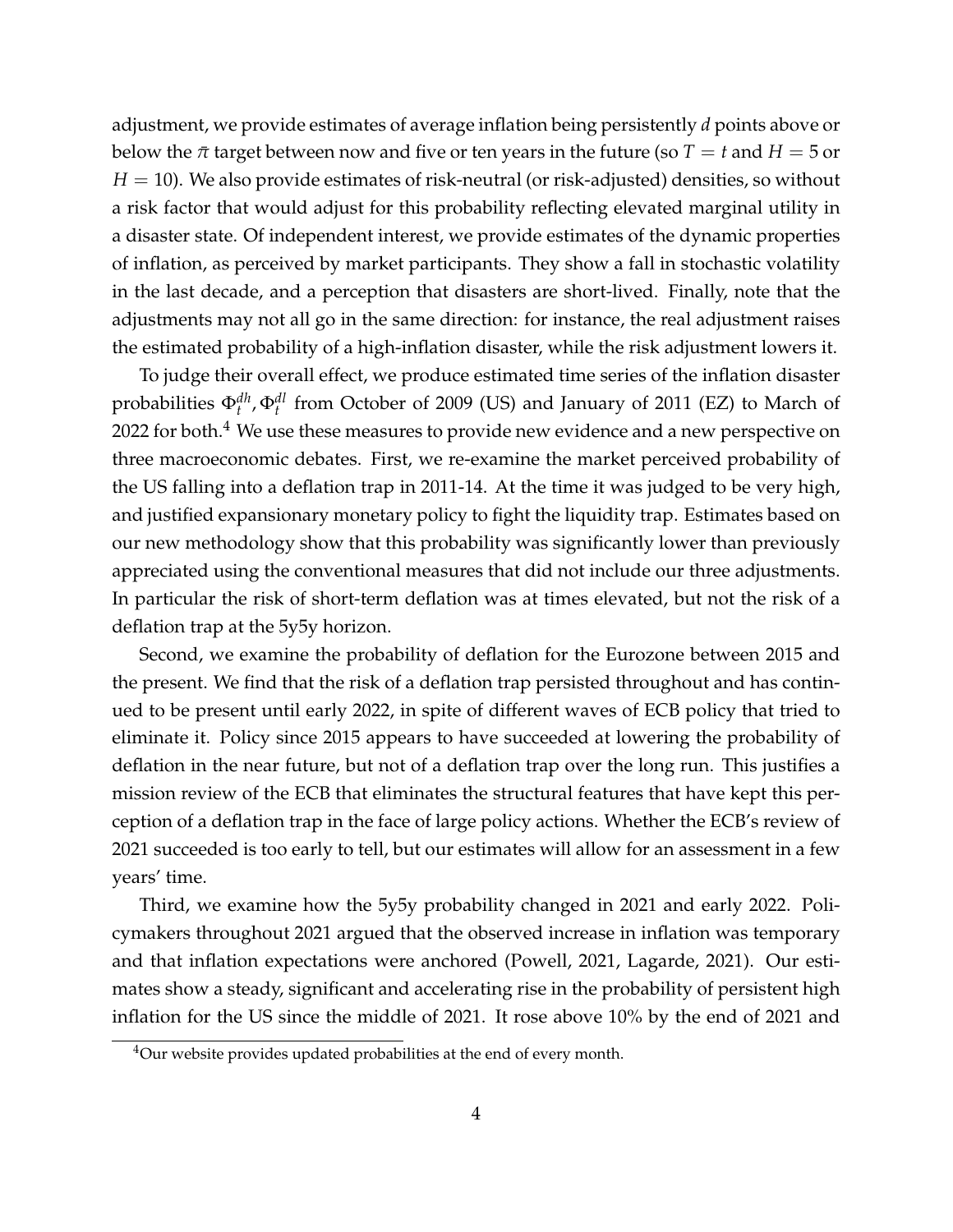approached 15% by March 2022. In the EZ there was no drift in 2021 in the marketperceived probability of a high-inflation disaster, but a remarkable fast one once we enter 2022. These numbers are relevant for policymakers navigating the resurgence of persistently high inflation, a phenomenon not seen in more than forty years. The numbers also provide hints on whether the shock to observed inflation was temporary or permanent, as well as local or global.

The paper is related to four branches of the literature. First, it focuses on tail outcomes for inflation disasters, in common with the literature on inflation at risk [\(Kilian and Man](#page-35-3)[ganelli,](#page-35-3) [2007,](#page-35-3) [Banerjee et al.,](#page-34-0) [2020,](#page-34-0) [Andrade, Ghysels and Idier,](#page-34-1) [2012,](#page-34-1) [Lopez-Salido and](#page-35-4) [Loria,](#page-35-4) [2020\)](#page-35-4). However, we focus on market perceptions of this risk as measured by option prices, rather than on empirical distributions based on realized inflation. Because the possibility of extreme and persistent inflation events is constantly traded, they provide many more observations on the likelihood of inflation disasters that are region specific. Estimates based on empirical distributions have to pool across many countries and long periods of time with different inflation regimes. Second, while a few other papers look at expectations of disasters in surveys [\(Reis,](#page-35-5) [2022,](#page-35-5) [Ryngaert,](#page-35-6) [2022\)](#page-35-6), we take the perspective of financial markets. Very few surveys ask respondents about tail probabilities of distant-horizon inflation, and the few that do (the Survey of Professional Forecasters for the United States) move very little over time. Time series of dispersion in surveys about long-horizon inflation are more useful, but disagreement, which many surveys capture, and uncertainty, which we measure, are not the same [\(Reis,](#page-35-7) [2020,](#page-35-7) [Coibion et al.,](#page-34-2) [2021\)](#page-34-2). Third, we use inflation options data to focus on tail phenomena in common with [Hilscher,](#page-35-8) [Raviv and Reis](#page-35-8) [\(2022\)](#page-35-8), [Mertens and Williams](#page-35-9) [\(2021\)](#page-35-9), [Kitsul and Wright](#page-35-10) [\(2013\)](#page-35-10), [Flecken](#page-34-3)[stein, Longstaff and Lustig](#page-34-3) [\(2017\)](#page-34-3). Yet we focus on long-term forward horizons, which raises unique challenges in using the data. For the one-year ahead questions raised in some of those papers, our risk and horizon adjustments are quantitatively less impor-tant.<sup>[5](#page-5-0)</sup> Fourth, we draw on the literature on equity disasters to adjust for risk [\(Barro,](#page-34-4) [2006,](#page-34-4) [Gabaix,](#page-34-5) [2012,](#page-34-5) [Barro and Liao,](#page-34-6) [2021\)](#page-34-6), but we focus on inflation disasters. Our method can also be used to construct probabilities for the S&P500 or for currency changes, subject to knowing the probability that large changes in those prices coincide with high or low inflation. But, options on equities or currencies almost always have short horizons, between one week and one year, for which the adjustments are less quantitatively important.

<span id="page-5-0"></span><sup>&</sup>lt;sup>5</sup>[Gimeno and Ibanez](#page-34-7) [\(2018\)](#page-34-7) is closer to us in goal but imposes very restrictive assumptions in its methods.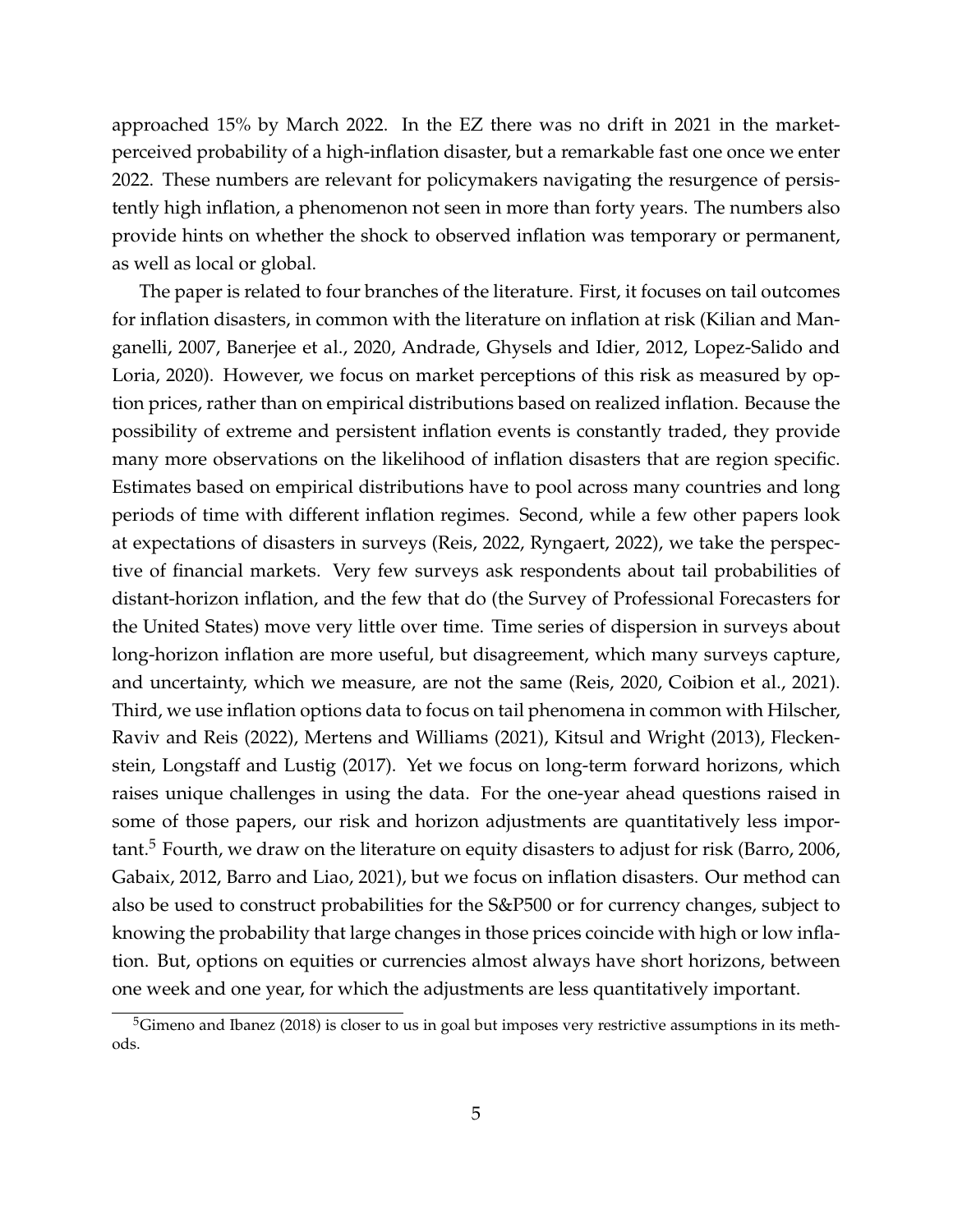All market-based measures of expectations have in common that they may be influenced by noise from liquidity fluctuations as well as the opinions or hedging motives of some large traders. Our measures are not immune to this concern. However, note that because of our focus on changes in the 5y5y probability, it would take systematic changes over time in the differential liquidity of 5-year and 10-year options to bias our estimates. Still, in our empirical analysis of the recent history of US and EZ inflation, we focus on trends across many months, rather than month-to-month fluctuations, since these are likely to be more robust to liquidity changes. Finally, note that since the inflation options are actively used to hedge positions in inflation swaps, liquidity concerns would likely be common between our estimates and those in figure [1.](#page-3-0) Therefore, they would not affect our goal of providing a tail probability counterpart to the 5y5y expected inflation. Insofar as policymakers and academics have found the estimates in figure [1](#page-3-0) reliable, they should finds ours useful as well.

The paper is organized as follows. Section [2](#page-6-0) lays out our approach in a simple twoperiod setup. Section [3](#page-10-0) presents the general model and formally defines the probabilities of interest. Section [4](#page-13-0) makes the real adjustment and presents time series of densities for risk-neutral probabilities, while section [5](#page-18-0) presents our model of disasters to adjust for risk. Section [6](#page-22-0) presents and estimates a model of inflation dynamics to adjust for correlation and build forward probabilities (horizon adjustment). Section [7](#page-27-0) then presents our estimates to answer the three applied questions stated above. Section [8](#page-32-0) concludes.

## <span id="page-6-0"></span>**2 The intuition of the method in a simple setup**

Consider a simple event-tree world where at present, in period 0, inflation is at its normal target level  $\bar{\pi}$ , at which it stays with a very high probability. However, in the next period, 1, inflation can instead rise to the moderately high level *πm*, or jump to a disaster-high level  $\pi_d$ , according to the respective probabilities of the Markov chain  $p_m$  and  $p_d$ . We focus on a high-inflation disaster for expositional simplicity, but the arguments would be the same for a low-inflation disaster. The left panel A of figure [2](#page-7-0) illustrates these outcomes.

The probability we are after, for now, is  $p_d$ . We have data on options that pay one nominal unit if  $\pi_d$  is realized in period 1, and zero otherwise. If the price of this option that pays in the disaster state at period 1 is  $a_d(1)$ , then by arbitrage, this price should be equal to  $a_d(1) = p_d m_d \exp(-\pi_d)$ . With the disaster probability, the option pays \$1, which in real terms requires an inflation adjustment  $exp(-\pi_d)$ , and is discounted by the real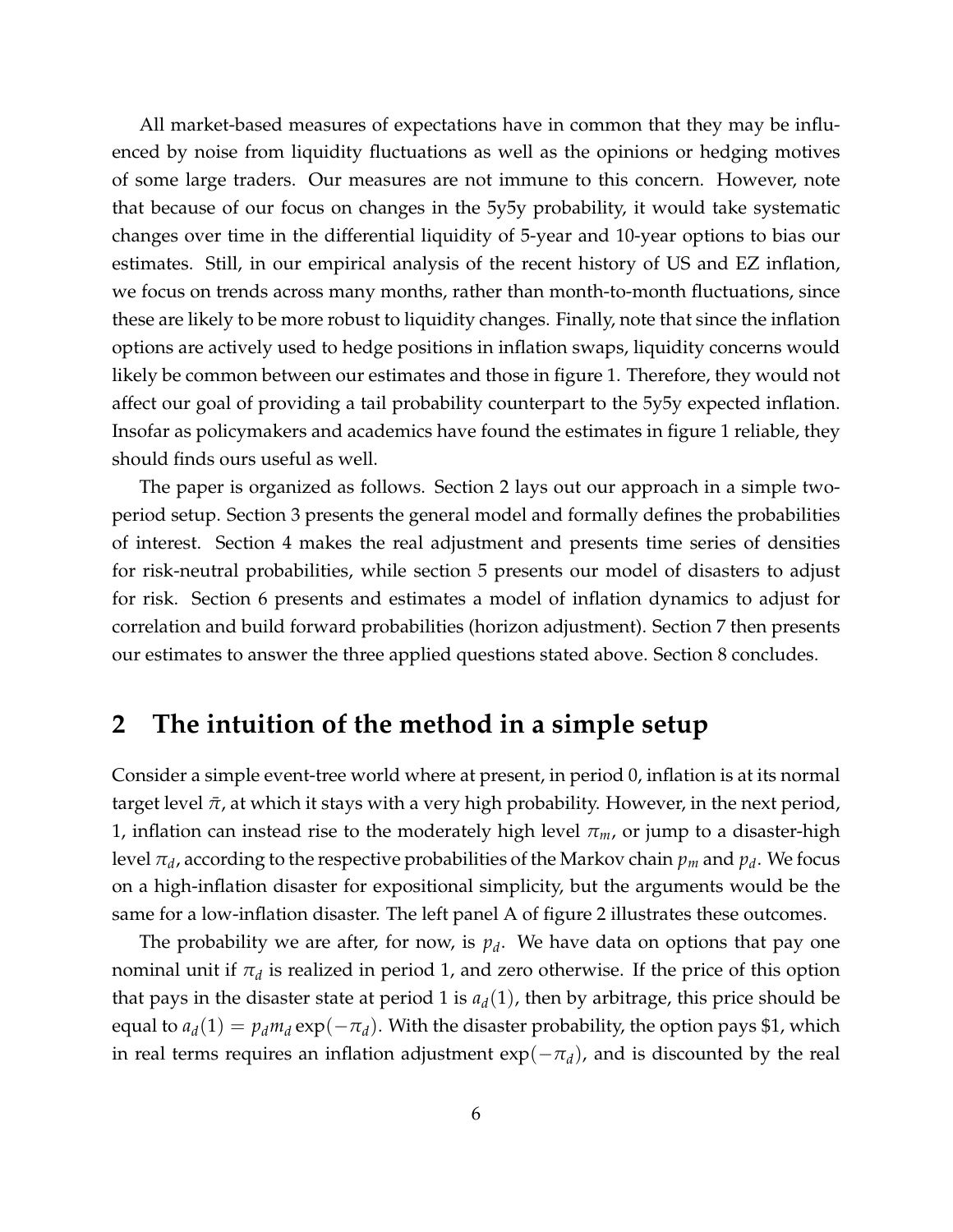#### Figure 2: Inflation paths

<span id="page-7-0"></span>

stochastic discount factor *m<sup>d</sup>* , reflecting the marginal utility of the future payoff.

options.<sup>[6](#page-7-1)</sup> But then, it follows that  $n_d(1) \geq 0$  and that  $\bar{n}(1) + n_m(1) + n_d(1) = 1$  Therefore, The conventional approach in asset pricing to construct risk-neutral probabilities is to calculate:  $n_d(1) = a_d(1) \exp(i(1))$ . The  $i_1$  is the nominal interest rate between the two periods, which, based on no arbitrage, must be the return from buying the three possible  $n_d(1)$  can be interpreted as a probability. But what does this measure?

### **2.1 First adjustment: risk-neutral (inflation-adjusted) probabilities**

Arrow-Debreu securities instead pay one unit of consumption (not \$1) in each future state. Therefore, the price of the disaster security is:  $b_d(1) = p_d m_d$ . Letting  $r(1)$  denote the real interest rate, the associated Arrow-Debreu probability is then  $q_d(1) = b_d(1) \exp(r(1))$ . It has the interpretation that, if the agents are risk-neutral, then because  $m_d \exp(r(1)) = 1$ , we have that  $q_d(1) = p_d$ , the desired object. For this reason,  $q_d(1)$  is called a real riskneutral probability.

It follows right away that:

$$
q_d(1) = n_d(1) \exp(r(1) + \pi_d - i(1)) \approx n_d(1) \exp(\pi_d - \bar{\pi}) = n_d(1) \exp(d).
$$
 (1)

The approximation comes from the starting assumption that monetary policy is very credible, so that break-even inflation—the gap between the nominal and the real interest rates—is equal to the normal target inflation level. The second equality comes from recalling that the gap between disaster inflation and target inflation is what we earlier

<span id="page-7-1"></span><sup>&</sup>lt;sup>6</sup>So, no arbitrage dictates:  $\bar{a}(1) + a_m(1) + a_d(1) = \exp(-i(1)).$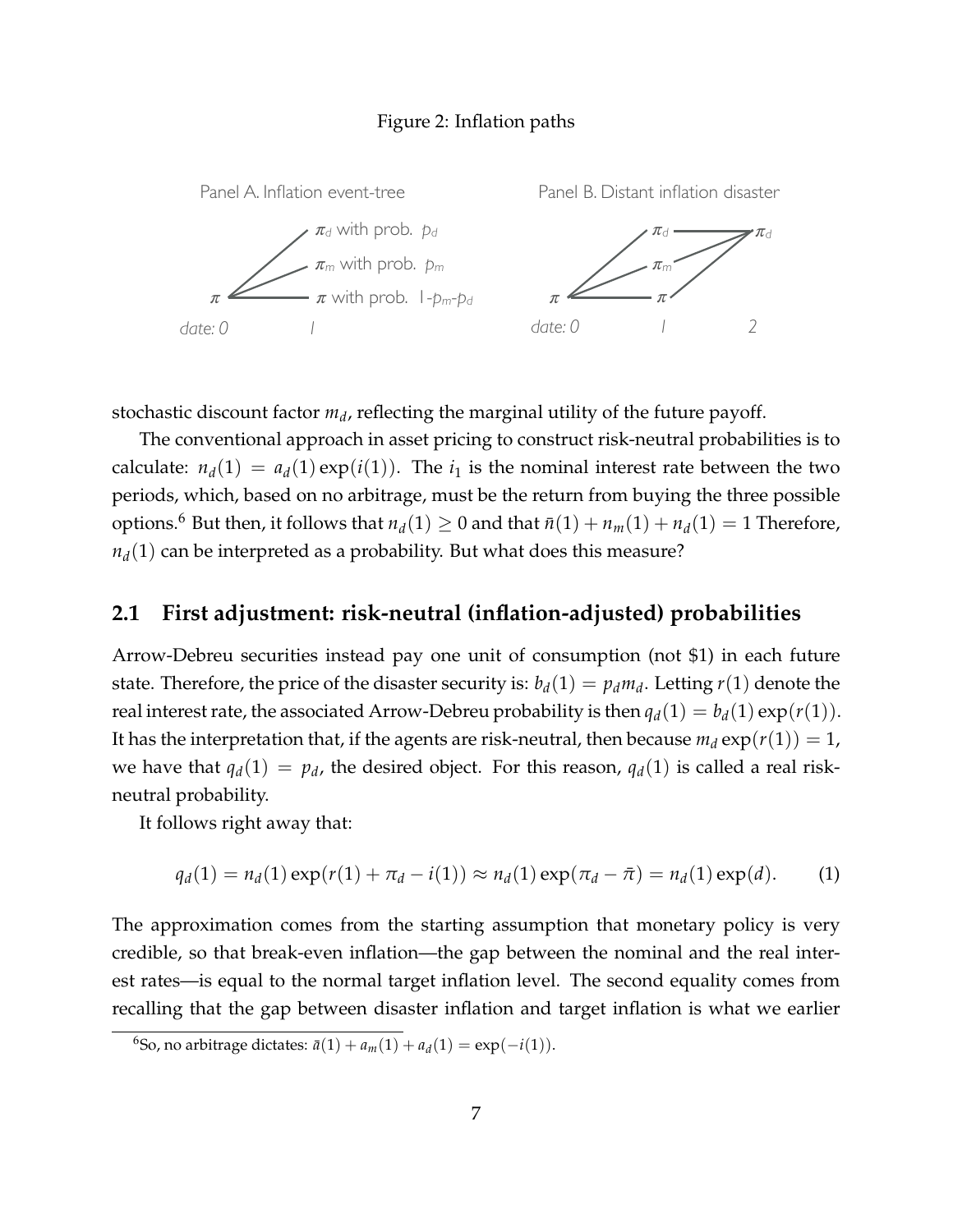called the disaster *d*. The conventionally-measured probabilities from options  $n_d(1)$  must therefore be adjusted by the disaster size.

If we are calculating probabilities near the inflation target (so *d* is close to 0), as sometimes is done by central banks, then this adjustment factor is negligible. Likewise, even for *d* = 0.03, if the horizon is short, then the adjustment factor is quantitatively not that significant. However, if we are looking at disasters over long horizon, say 10 years, then the adjustment factor is  $exp(10 \times 0.03) = 1.35$ . Reporting  $n_d(1)$  from the price of a well out-of-the-money long-dated inflation option significantly underestimates the riskneutral probability  $q_d(1)$ .

The intuition for this adjustment factor is simple: when the disaster happens, and the option pays, its \$1 is now worth less in real terms. Economic agents understand this, and so pay less for this option than if they were suffering from money illusion. Reading the low price, a researcher would be misled to thinking that the agents are placing a low likelihood on this event happening.

### **2.2 Second adjustment: actual (or physical measure) probabilities**

The next adjustment is the more familiar one to financial economists: only with an estimate of the stochastic discount factor in the inflation disaster state*,*  $m_d$ *,* can we go from the risk-neutral to the actual probabilities. Importantly, to answer the question in this paper, one does not need a full model of risk. In the simple example in this section, one does not need  $m_n$  and  $m_m$ , for instance. Only the risk that is correlated with inflation in disaster times is relevant.

Moreover, it is likely that only the risk-adjustment in the disaster state will be large. Normal times will, on average, have normal marginal utility growth. This implies that our focus on the adjustment in the disaster state also represents the largest adjustment for the three states in this simple setup.

Imagine then that the main source of variation in the stochastic discount factor is whether there is a consumption disaster or not. So,  $m_d(.)$  is a function of consumption, which can either be normal or in a disaster. Conditional on an inflation disaster,  $\tilde{p}$  is the conditional probability that there is a consumption disaster as well. Because a consumption disaster is a time of elevated marginal utility, then the ratio of  $m_d(.)$  when there is a consumption disaster, to the marginal utility when there is none, call it  $\tilde{m}$ , is well above 1. Finally, continuing with the approximation that disasters are small-probability events, so that the marginal utility without a disaster is approximately equal to the expected one,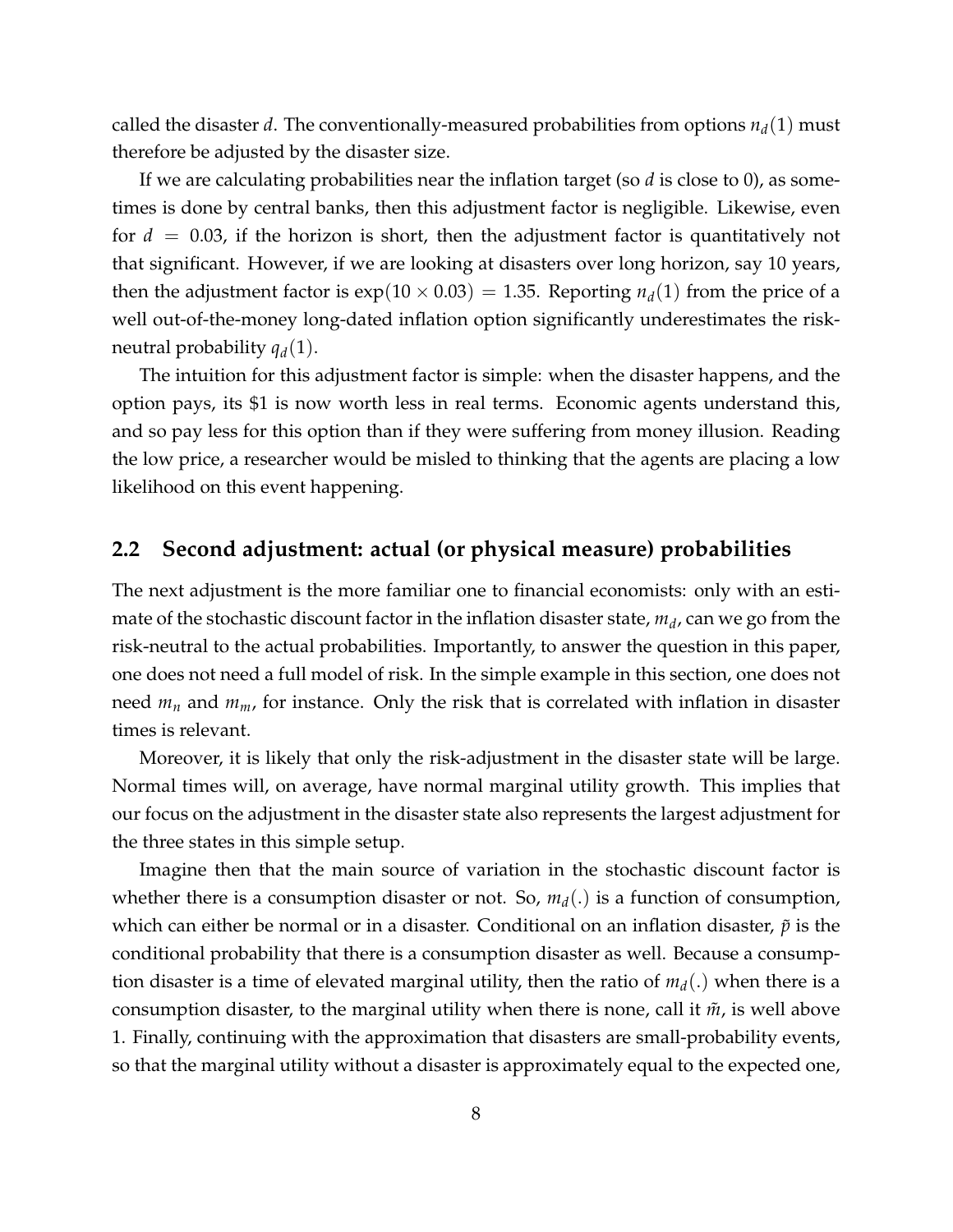the risk-neutral probability is:

$$
q(1) = ((\tilde{m} - 1)\tilde{p} + 1) p_d.
$$
 (2)

Since  $\tilde{m} > 1$ , the risk-neutral probability will over-state the probability of an inflation disaster, because inflation disasters are on average states of the world with high marginal utility. The rare disasters literature has argued that  $\tilde{m}$  can be quite large, and that the probability of a consumption disaster is not so small, a fact that is important when pricing equities that fall sharply when there is a consumption disaster. For inflation though, the picture is a bit different. First, the relevant probability is  $\tilde{p}$ : that conditional on an inflation disaster, there is a consumption disaster. This is well below one. There are many times, especially outside the United States, where inflation has been reasonably high or low without any sharp fall in economic activity. Second,  $\tilde{m}$ , though larger than 1, is on average lower than in a consumption disaster state, because historically, there are several episodes where an inflation disaster came with only a mild recession. Therefore, the adjustment for risk is not as dramatic as the one in the literature on the equity premium.

What the formula shows is that in order to calculate the adjustment factor the two relevant quantities to measure are  $\tilde{m}$  and  $\tilde{p}$ . Since there is already a well-established literature measuring them for consumption disasters, and since we have corresponding data on inflation, combining the two provides a path forward to identify the two parameters.

### **2.3 Third adjustment: forward (horizon-adjusted) probabilities**

Imagine now that there is an extra period, and that the goal is to measure the probability of having a disaster in period 2. Then, as the right panel of figure [2](#page-7-0) illustrates, the probability of having such a disaster, from the perspective of the present, is:  $p_m p_{md}$  +  $p_d p_{dd} + (1 - p_m - p_d)p_d$ . The price of an Arrow-Debreu security that paid one unit of consumption in period 2 if there is an inflation disaster would provide an estimate of the risk neutral probability,  $q_d(2)$ .

However, we do not have the option prices that match this security. Say that there are options that pay if there has been a disaster that lasted two periods. Those would provide an estimate of  $p_d p_{dd}$ , clearly understating the desired probability. Especially when inflation is elevated because of transitory factors, this understatement can be substantial.

Likewise, say that there are options that pay if there is a disaster in the first period, and so provide an estimate of  $p_d$ . Since inflation often moves sluggishly,  $p_m p_{md}/p_d$  is quite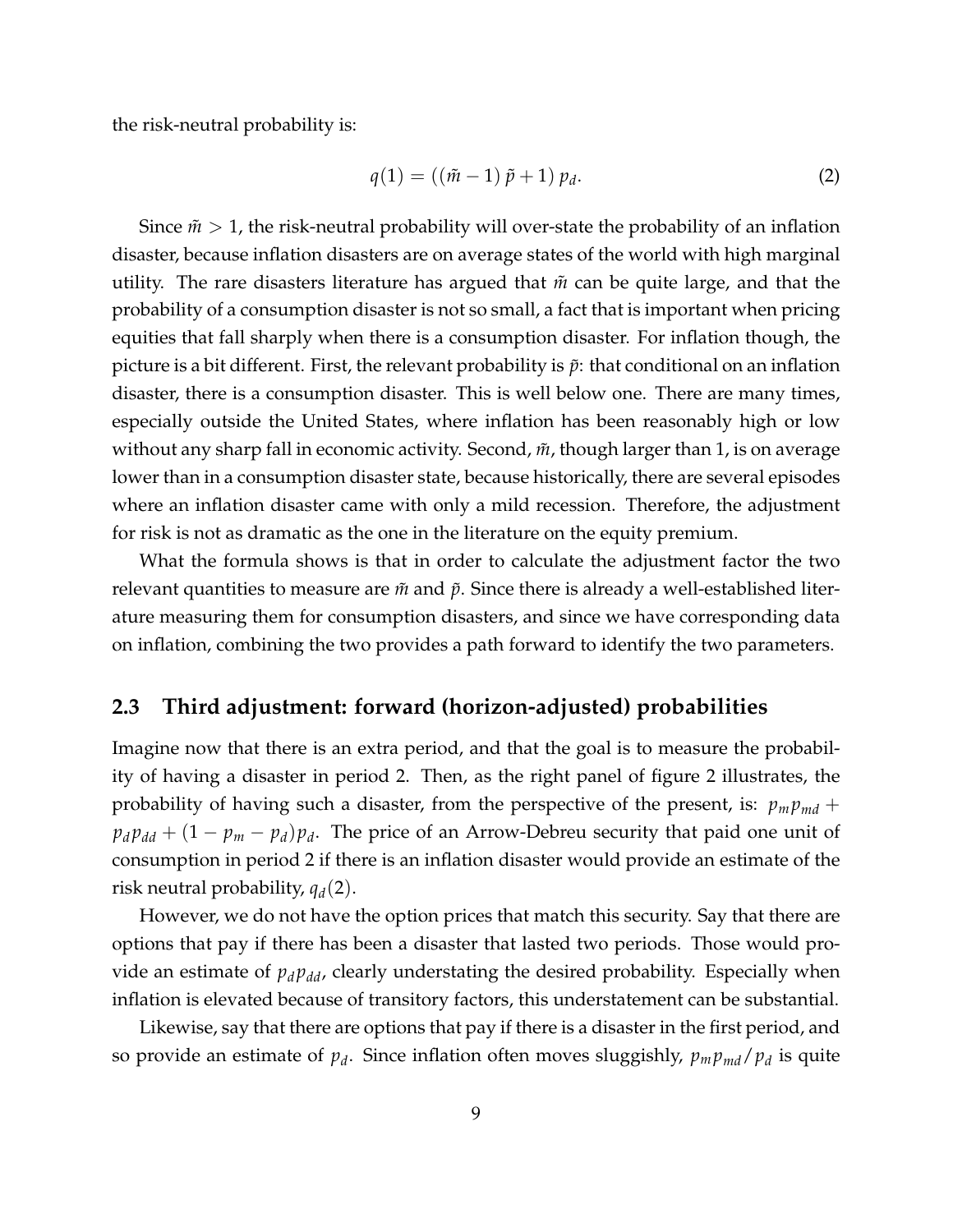large: starting from a normal level, it is considerably more likely for inflation to build up to a moderately high level and then be in the disaster state in period 2, than for it to get there straight away in period 1. This makes this second probability also under-state the desired probability *qd*(2). [7](#page-10-1)

Therefore, looking at either short-dated, or long-dated cumulative options, may understate the forward probability. With two pieces of information, and three needed transition probabilities to calculate  $q_d(2)$ , clearly one needs one more piece of information. Intuitively, one needs some information on the extent to which inflation is sluggish. Fortunately, there are traded forward starting options, but for sub-periods of our hypothetical period 2. Namely, in the actual data, there are forward contracts for annual inflation within our 5-year desired periods. While these options are not always the most liquid, and so the inflation distributions data have to be constructed carefully, they provide the missing piece of data because their higher frequency provides an estimate of the sluggishness of inflation to enter a disaster state.

## <span id="page-10-0"></span>**3 The theoretical result**

This section derives the key theoretical result on the three adjustment factors to go from option prices to get the probability of inflation disasters.

**Uncertainty about inflation:** Every date, there is a state of the world *s* drawn from a countable set *S* with a probability distribution  $\hat{p}(s)$ , so that  $\hat{p}(s) \geq 0$  for all *s* and  $\sum_{s \in S} \hat{p}(s) = 1$ . Inflation is a random variable, so it is a function of the state *s* and has an associated probability distribution  $p(\pi)$ . This is given by the standard formula:  $p(\pi) = \sum_{s:\pi(s)=\pi} \hat{p}(s)$  which is calculated over the set of all possible values of inflation  $\Pi$ . The cardinality of Π may be lower than that of *S* because there may be some states *s'* and *s*" such that  $\pi(s') = \pi(s'')$ . This paper is about the probability of inflation disasters alone, not about disasters more generally. Therefore, the goal is to recover  $p(.)$ , not  $\hat{p}(.)$ , so that we recover the probability of an *inflation* disaster. That probability may well average over states of the world where there are non-inflation disasters and others.

**Inflation securities and inflation risk:** The price in consumption units of an Arrow-Debreu security that pays one unit of consumption only if state *s* is realized is  $b(s)$  =  $\hat{p}(s)\hat{m}(s)$ , where  $\hat{m}(s)$  is the discounted marginal utility in that state relative to today. This

<span id="page-10-1"></span><sup>&</sup>lt;sup>7</sup>The precise condition for it to understate it is:  $p_m p_{md}/p_d > p_m + p_d - p_{dd}$ .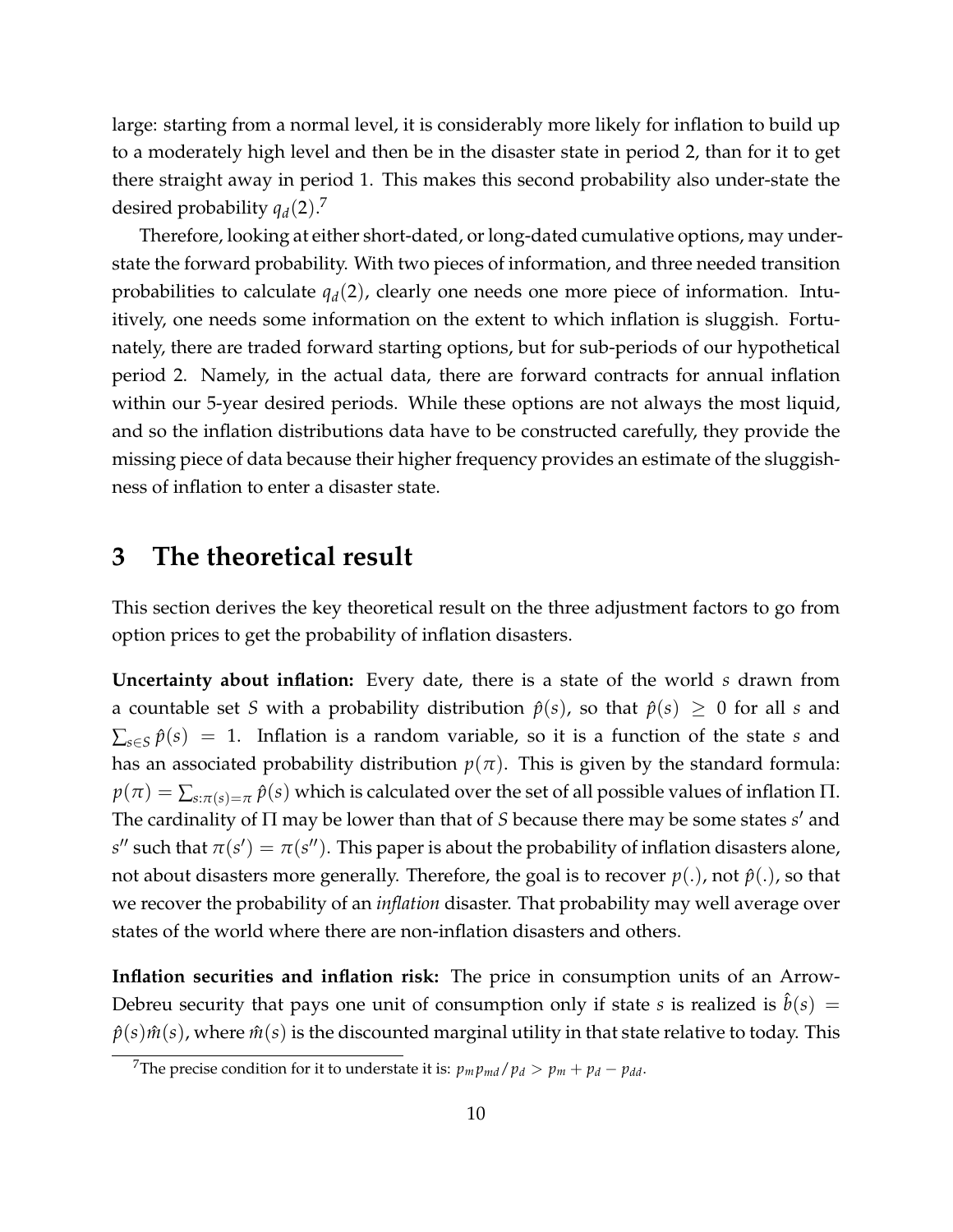is because the consumer in an Arrow-Debreu world must be indifferent between consuming one unit today, or buying  $1/\tilde{b}(s)$  securities that with probability  $p(s)$  pay  $m(s)$  utility units relative to today, so Arrow-Debreu prices twist probabilities by the marginal utility of consumption.

Assuming a full set of Arrow-Debreu securities, i.e. complete markets, is a strong data requirement. However, consider a related set of inflation securities that pay off one unit of the consumption good if inflation is  $\pi$  at that future date. We assume throughout that there is no arbitrage in trading inflation risk. Inflation is an aggregate variable, on which there is little inside information by any particular investor, and which is monitored by some of the largest passive investors, as well as by many speculators. By no-arbitrage, it must be that their price is  $b(\pi) = \sum_{s: \pi(s) = \pi} \hat{b}(s)$ . But then, it follows that:

<span id="page-11-0"></span>
$$
b(\pi) = p(\pi)m(\pi), \tag{3}
$$

where  $m(\pi) = \sum_{s: \pi(s) = \pi} \hat{p}(s) \hat{m}(s) / p(\pi)$ : the average marginal utility across all the states of the world where inflation is the same. The average arises because there may be states with the same level of inflation but different marginal utility: *s'* and *s''* such that  $\pi(s') =$  $\pi(s'')$  but for which  $m(s') \neq m(s'')$ . As a result,  $m(\pi)$  will vary *only* with inflation, or carry inflation risk, while averaging across all other sources of risk in the economy. This pattern is present in the data – over the last twenty years, the US economy has gone through booms and busts, but inflation has been approximately unchanged.

**Risk-neutral probabilities:** Consider an alternative security that pays one unit of consumption, no matter what the state of the world is. The inverse of the price of this security is  $e^r$ , where *r* is the net real interest rate. Since this security has an identical payoff as buying one inflation security for each possible value of inflation, it follows that by noarbitrage:  $e^{-r} = \sum_{\pi} b(\pi) = \sum_{\pi} p(\pi) m(\pi)$ . Therefore, as is standard,  $e^{-r}$  is the expected SDF or marginal utility of consumption growth. Because prices are non-negative, then we can define  $q(\pi) = b(\pi)e^r$ . It is non-negative and adds up to 1. It is the risk-neutral probability of this inflation rate.

The securities described so far do not exist and so their prices cannot be easily observed in the data. A different security, that matches what is traded in financial markets, pays not one unit of consumption, but rather one nominal unit at the future state-date. Again, by no-arbitrage, its price is  $a(\pi) = b(\pi)e^{-\pi}$ . If inflation is high, this is lower than that of  $b(\pi)$ , because the nominal unit delivered by this security is worth less in real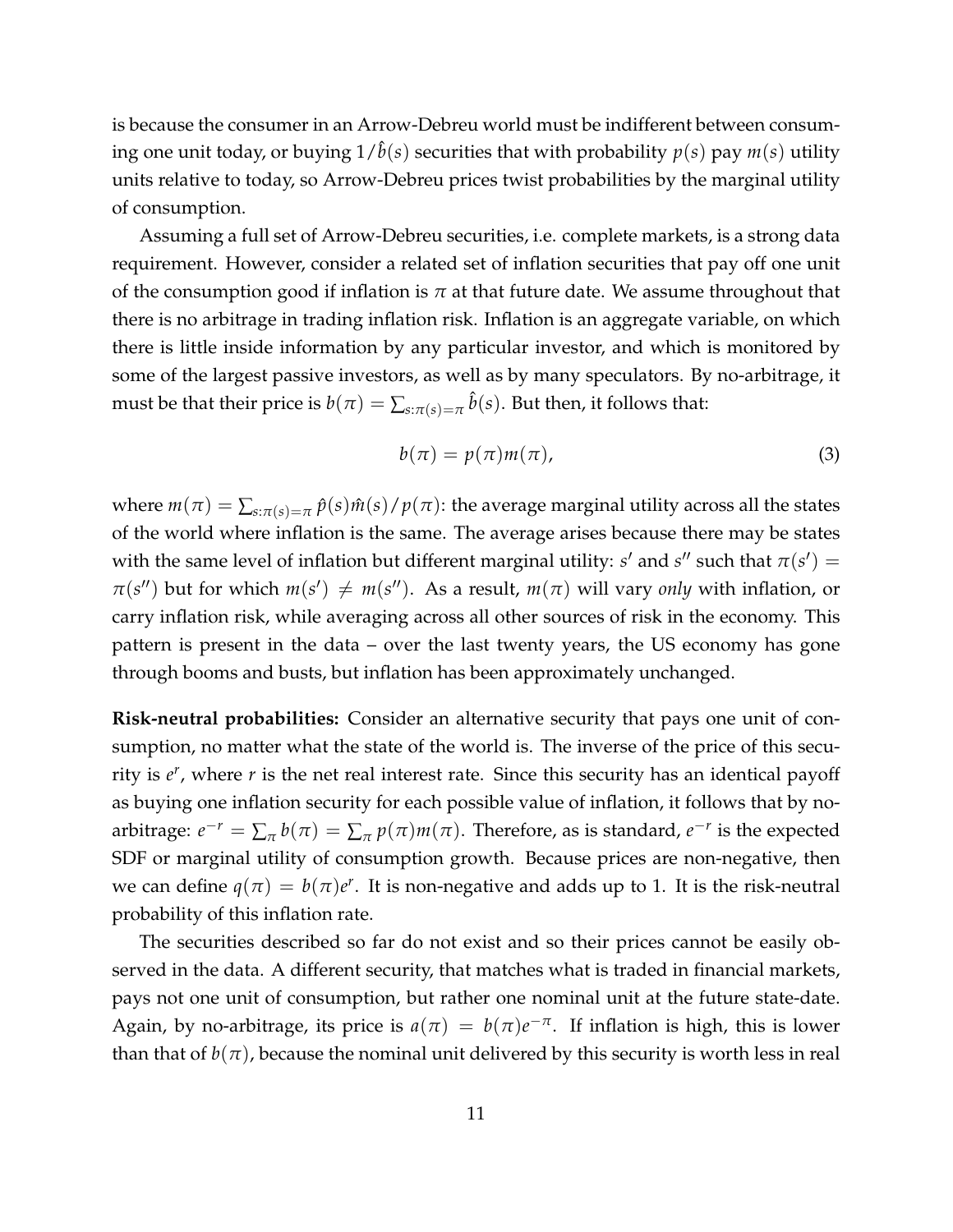terms than that of the inflation security. The net nominal interest rate *i* is likewise defined as the inverse of the price of a security that delivers one nominal unit for sure next period  $e^{-i} = \sum_{\pi} b(\pi) e^{-\pi}.$ 

Combining these two, one can define the "nominal risk-neutral probability"  $n(\pi) =$  $b(\pi)e^{i-\pi}$ , which is itself non-negative and adds up to 1. Finally, let  $\pi^e=i-r$ , be expected inflation. It immediately follows that:

<span id="page-12-0"></span>
$$
q(\pi) = n(\pi)e^{\pi - \pi^e}.
$$
 (4)

**Time and horizons:** Date 0 is the present, at which all probabilities will be calculated conditional on what is known now, while *t* denotes a future date. The joint risk-neutral probability density of inflation over the first *T* periods and over the remaining *H* periods is  $q(\pi_{0,T}, \pi_{T,T+H})$ . From the definition of marginal and conditional distributions:  $q(\pi_{T,T+H}) = \sum_{\pi_{0,T}} q(\pi_{0,T}, \pi_{T,T+H})$  and  $q(\pi_{T,T+H}|\pi_{0,T}) = q(\pi_{0,T}, \pi_{T,T+H})/q(\pi_{0,T})$ . Finally, because of the definition of inflation,  $\pi_{T,T+H}H = \pi_{T,T+1} + \pi_{T+1,T+2} + ... + \pi_{T+H-1,T+H}$ and there is a joint distribution of  $q(\pi_{T,T+1}, \pi_{T+1,T+2}, ..., \pi_{T+H-1,T+H})$ . Combining all of these probabilities and re-arranging,  $q(\pi_{T,T+H})$  equals:

$$
q(\pi_{0,T+H})\sum_{\pi_{0,T}}\left[\left(\sum_{\pi_{T,T+1}+\ldots+\pi_{T+H-1,T+H}=\pi_{T,T+H}}q(\pi_{T,T+1},...,\pi_{T+H-1,T+H}|\pi_{0,T})\right)\frac{q(\pi_{0,T})}{q(\pi_{0,T+H})}\right]
$$
(5)

The expression within the round brackets takes into account the persistence of inflation across periods within the interval of time  $(T, T + H)$ . Multiplying it, and so within the square brackets, is the sluggishness of inflation, which requires adjusting for the relative probability that given a longer horizon  $T > t$  inflation may build up.

**Final result:** Combining all the steps, we get the following result:

**Proposition 1.** *The probabilities of high and low inflation disasters are, respectively:*  $\Phi_t^{dh} =$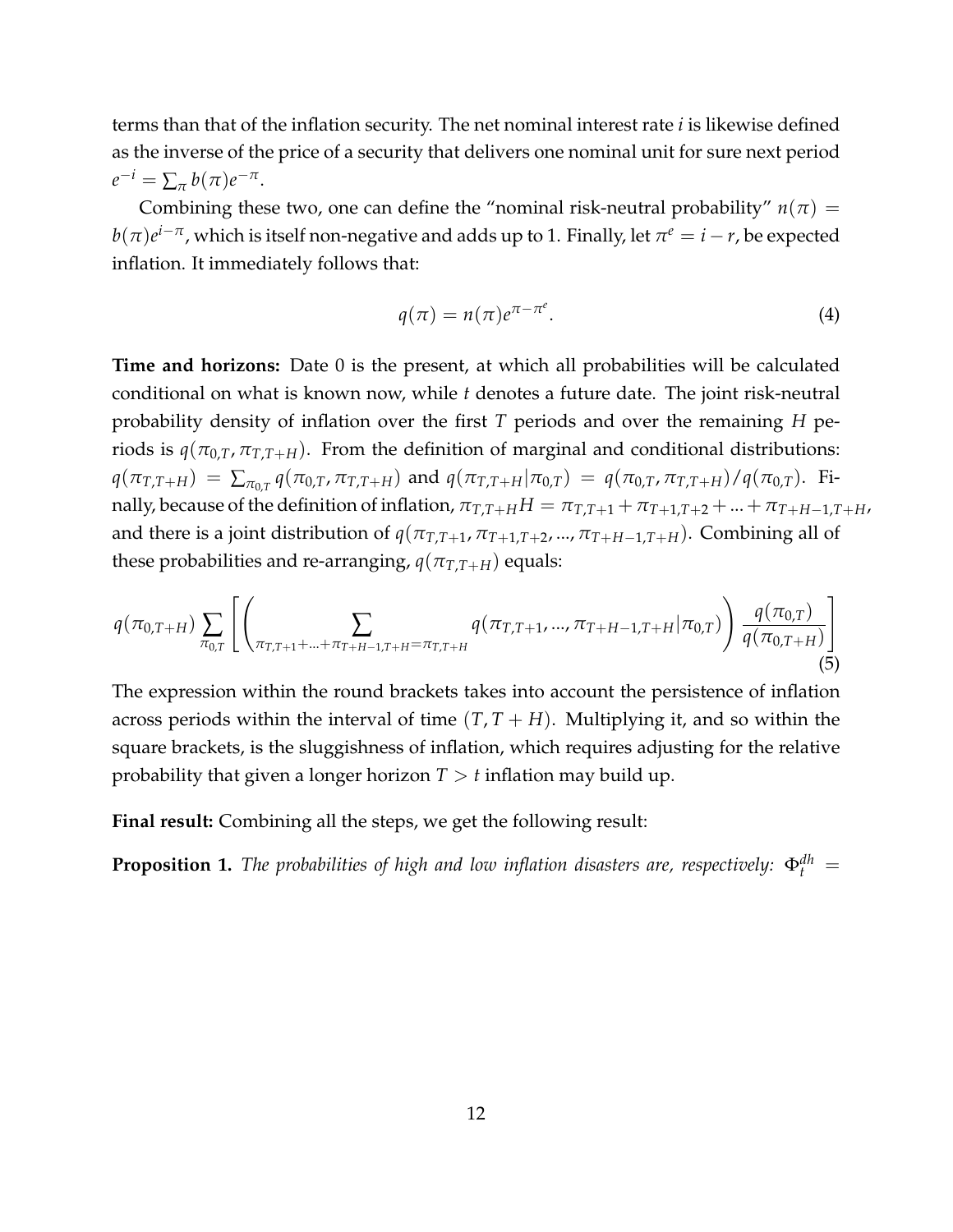$\sum_{\pi_{T,T+H}>H(\bar{\pi}+d)}p_t(\pi_{T,T+H})$  and  $\Phi_t^{dl}=\sum_{\pi_{T,T+H} where:$ 

$$
p_t(\pi_{T,T+H}) = \underbrace{n_t(\pi_{T,T+H})}_{\text{Options Data}} \\
\times \underbrace{\left(e^{(\pi_{T,T+H} - \pi_{T,T+H}^e)H}\right)}_{\text{Real Factor}} \\
\times \underbrace{\left(e^{-r_{T,T+H}H}m(\pi_{T,T+H})\right)}_{\text{Risk Factor}} \\
\times \underbrace{\sum_{\pi_{0,T}} \left[\left(\sum_{\dots = \pi_{T,T+H}} q(\pi_{T,T+1}, ..., \pi_{T+H-1,H}|\pi_{0,T})\right) \frac{q(\pi_{0,T})}{q(\pi_{0,T+H})}\right]}_{\text{Horizontal Factor}}
$$
(6)

The proposition characterizes the adjustment factors in some generality. Each of the next three sections discusses how to implement them, and the data that we use.<sup>[8](#page-13-1)</sup>

## <span id="page-13-0"></span>**4 Risk-neutral probabilities: real adjustment**

When data on inflation options is used to report probabilities, typically what is shown is  $n_t(\pi_{T,T+H})$ , what we have called the nominal risk neutral probability. Here we discuss their meaning, and why a real adjustment factor should always be used when measuring the probability of inflation.

#### **4.1 Data**

There is an active market for US and EZ inflation options. The same players that buy and sell nominal and inflation-indexed government bonds, or that trade in the inflation swap markets, will potentially also be present in these option markets to hedge some of their positions from the other markets. Therefore, even though trading volumes will

<span id="page-13-1"></span><sup>&</sup>lt;sup>8</sup>An open question, common to all market prices, is whether or not there should be a fourth adjustment factor that captures the effect of potentially time-varying illiquidity of the option contracts. Not only is it difficult to measure such an effect, the direction of its impact is not obvious: since all option prices move together with the real risk-free rate, our measures would be distorted only by movements in the differential liquidity of options with strike prices that are nearer or more out of the money. It would take a new paper to investigate appropriate adjustments for liquidity in these options and to analyze whether or not any potential adjustment are economically large. We leave this task for future work.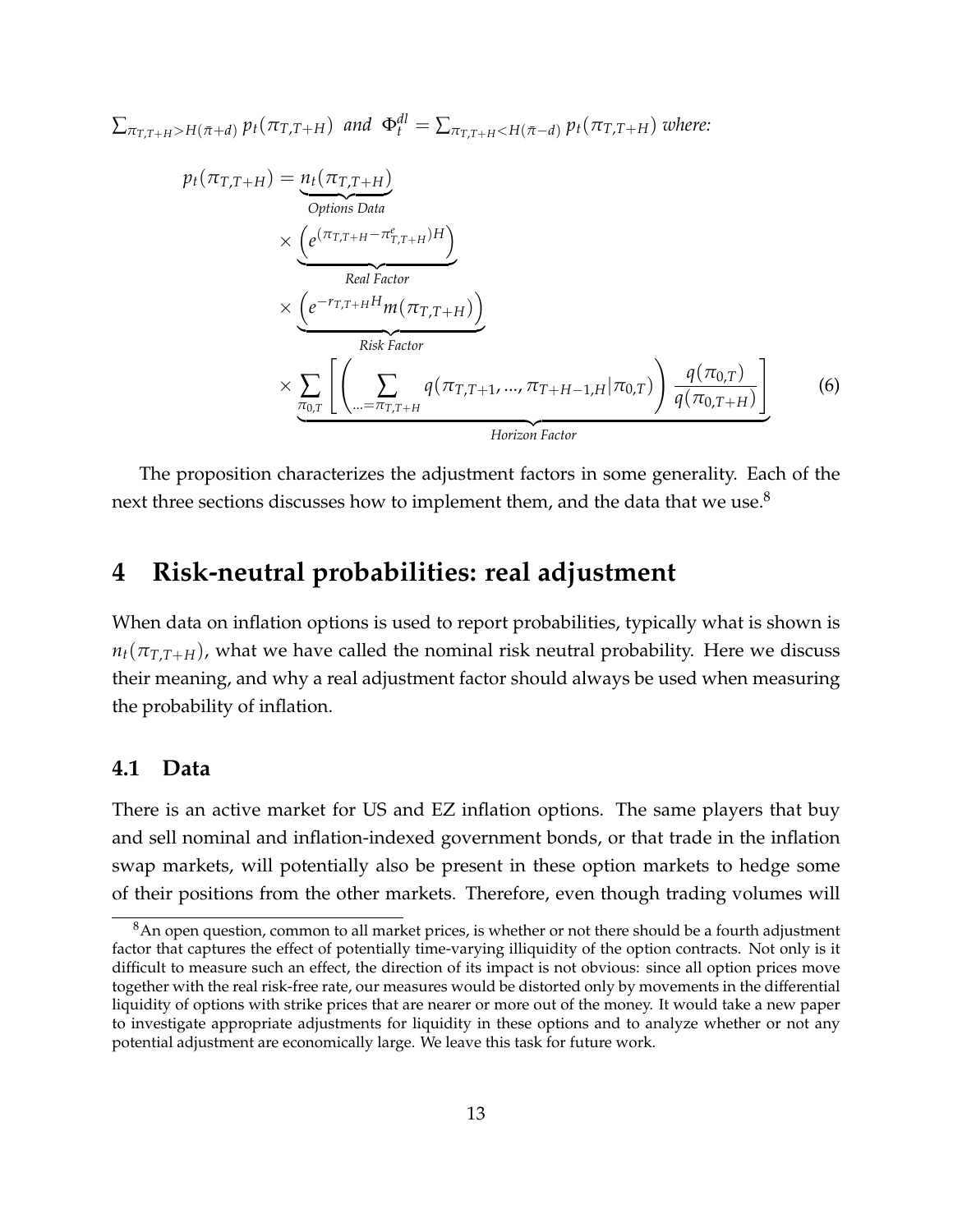differ, these data are as good (or as poor) as that behind figure [1,](#page-3-0) which is used very frequently.<sup>[9](#page-14-0)</sup>.

Price data exist for both call and put options for average inflation between the present and up to 15 years away for strike prices between -2% to 6% with 0.5% jumps. The typical call security with a strike price *k* pays at the future date the difference between the gross inflation rate ( $e^\pi$ ) until that date and the strike price  $k$  if this is positive, or zero otherwise. The price of that option today is *a*(*k*).

We use US data from October of 2009 to March 2022 from Bloomberg, while for the EZ the start date of the sample is January of 2011. While option prices are available daily, sometimes the data quality is low. Since options are not traded simultaneously, option pricing functions can violate basic options properties. Therefore to be conservative in its use, we construct data at the monthly frequency by choosing the trading days where the market prices of the options do not violate the properties of option prices, as summarized in the appendix. We focus on horizons of 5 years, and 10 years, which are also two of the more liquid markets for these securities. The appendix describes how we construct the data.[10](#page-14-1)

#### **4.2 Recovering nominal probabilities**

The no-arbitrage pricing condition for the traded securities are: $<sup>11</sup>$  $<sup>11</sup>$  $<sup>11</sup>$ </sup>

$$
a(k) = \sum_{\pi} \left( p(\pi)m(\pi) \max \left\{ \frac{e^{\pi} - k}{e^{\pi}}, 0 \right\} \right).
$$
 (7)

Following the seminal contribution of [Breeden and Litzenberger](#page-34-8) [\(1978\)](#page-34-8), it is convenient to approximate this by assuming a continuum of inflation states. Further using the definition of the Arrow-Debreu prices in equation [\(3\)](#page-11-0):

<span id="page-14-3"></span>
$$
a(k) = \int_{k}^{\infty} \left(\frac{e^{\pi} - k}{e^{\pi}}\right) b(\pi) d\pi.
$$
 (8)

<span id="page-14-0"></span> $9B$ aumann et al. [\(2021\)](#page-34-9), [Feldman et al.](#page-34-10) [\(2015\)](#page-34-10) describe the use of these options data at the ECB and the Fed

<span id="page-14-1"></span> $10$ These options are traded over the counter, so a valid concern is whether inflation disasters are also times when there is a higher likelihood that the sellers of the options default on their contracts. If so, this would show up in the price of other options sold by the same intermediaries. While this might have been a concern at the start of our sample, there is no indications that it is significant for most of the period that we cover.

<span id="page-14-2"></span><sup>&</sup>lt;sup>11</sup>Note that the payoff of these securities only depends on inflation, not on the entire set of states  $\tilde{p}(s)$ .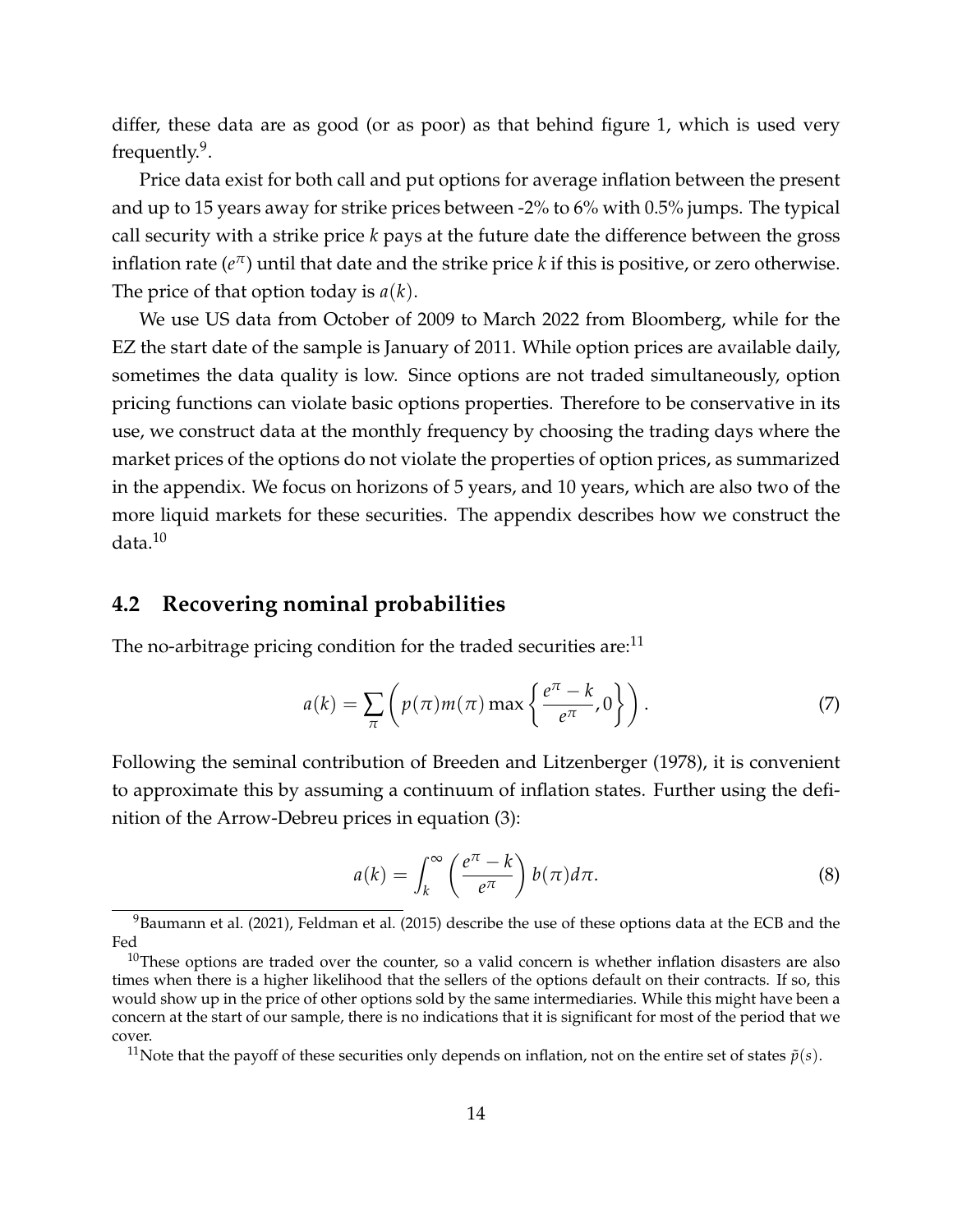Recalling the definition of  $n(\pi) = b(\pi)e^{i-\pi}$ , we can re-write the no-arbitrage condition as:

$$
e^{i}a(k) = \int_{k}^{\infty} (e^{\pi} - k)n(\pi)d\pi.
$$
 (9)

Differentiating this expression with respect to *k* and using the definition of a distribution function  $N(\pi)$  gives a simple formula to build this distribution:

$$
N(\log(k)) = 1 + Ia'(k).
$$
 (10)

The right-hand side can be measured for different strike prices: it is how sensitive the price of the option is to the strike price. Since these strike prices are themselves inflation measures, one can easily build the whole distribution for different  $k = \log(\pi)$ , which is what is usually reported in the financial media.

However, from equation [\(3\)](#page-11-0) and the definition of  $n(.)$ ,  $n(\pi) = p(\pi)$  only if  $m(\pi)e^{i-\pi} =$ 1 that is for these conventionally-calculated probabilities to match the actual physical probabilities, it must be that there is not only risk neutrality  $(m(\pi)e^r = 1)$ , but also that  $\pi = \pi^e$  for every realization of  $\pi$ . But, this is only the case if there is no uncertainty about inflation. In that world, these probabilities carry little, if any, useful information; all probabilities, including the disaster probabilities in the proposition, are either trivially 1 or 0. The reason is that, even if investors are risk neutral, they still care about receiving a payoff in a high-inflation state that has lower real value. To conclude, the conventional nominal probabilities that are usually reported have no useful counterfactual in which they match the actual (physical measure) probabilities. From the perspective of theory, they are not an accurate proxy for the actual probabilities.

#### **4.3 Risk-neutral probabilities**

Instead, from the definition of  $q(\pi) = b(\pi)e^r$  and equation [\(3\)](#page-11-0), we have that  $q(\pi) = p(\pi)$ as long as  $m(\pi)e^r = 1$ . This is the case if people are neutral with respect to inflation risk, or if the classical dichotomy holds, so inflation is uncorrelated with marginal utility. For a long horizon, as is our focus, this is not a terrible assumption, as it corresponds to believing in a long-run vertical Phillips curve, which is true in the majority of models used for monetary policy. One could obtain them from the data on *n*(.) using equation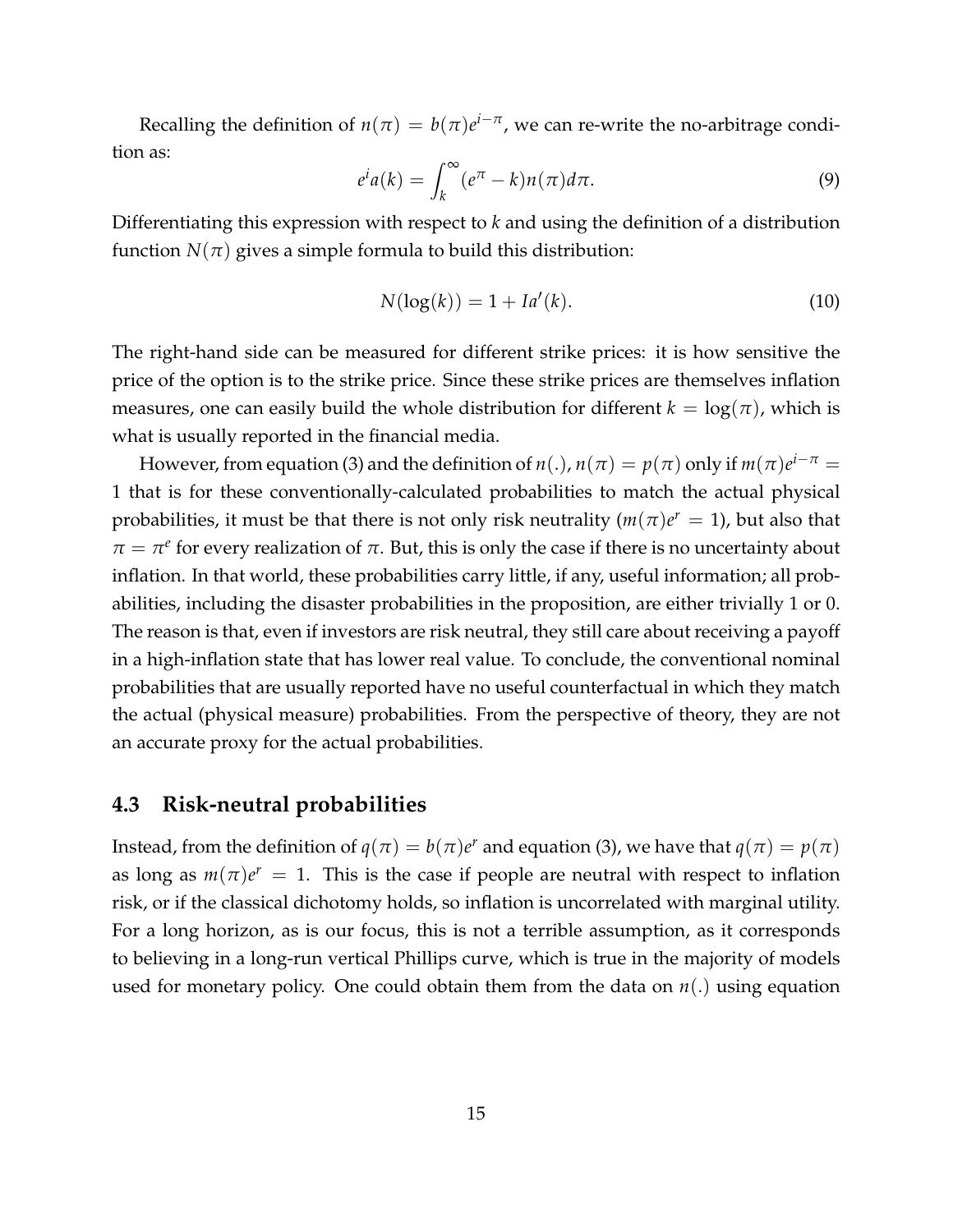[\(4\)](#page-12-0). Alternatively, going back to equation [\(8\)](#page-14-3), take derivatives with respect to *k* to give:

$$
e^r a'(k) = -\int_k^{\infty} e^{-\pi} q(\pi) d\pi.
$$
 (11)

Taking another round of derivatives with respect to *k* gives:

$$
q(\log k) = e^r k a''(k). \tag{12}
$$

Since the right-hand side can be measured, this provides a way to build the Arrow-Debreu prices directly from the option prices.

Note that, given our long-run setting, we are assuming that the asset that pays off one unit of consumption in each state of the world is the risk-free asset. For short horizons, it is common to measure risk-free returns using a nominal interest rate, like the monthly T-Bill rate. Since, in the data, inflation is small and not that volatile over a few months, the nominal and real risk-free rates are similar. But, over longer horizons and for states of the world that are grouped by inflation disasters, the risk-free asset is not a nominal discount bond that pays off one unit of nominal currency in all states of the world, but instead a security that pays off one unit of consumption for sure.

#### **4.4 Densities**

Figure [3](#page-17-0) shows the risk-neutral densities for the United States inflation for a ten-year horizon. On the left panel are the January distributions every 3 years between 2011 and 2020. They show the success of the Federal Reserve at re-anchoring inflation after the uncertainty that came with the great financial crises. In 2011, the distribution was spread out, with significant mass both on the right and left tails. As time went by, the standard deviation fell significantly. By the start of 2020, pre-pandemic, the distribution was tightly concentrated around the inflation target, with 92% of its mass between 1% and 3.5% (whereas it was 45% in 2011).

The right panel shows the evolution of the distribution in 2021 and 2022. Between January of 2020 and 2021, the distribution barely moved. There was a significant increase in the left tail during March and April of 2020 (not shown in the figure), but by December, market inflation expectations were as well anchored as they were pre-pandemic. However, from the second half of 2021 onwards the shift to the right of the median, together with the fattening of the right tail is very noticeable.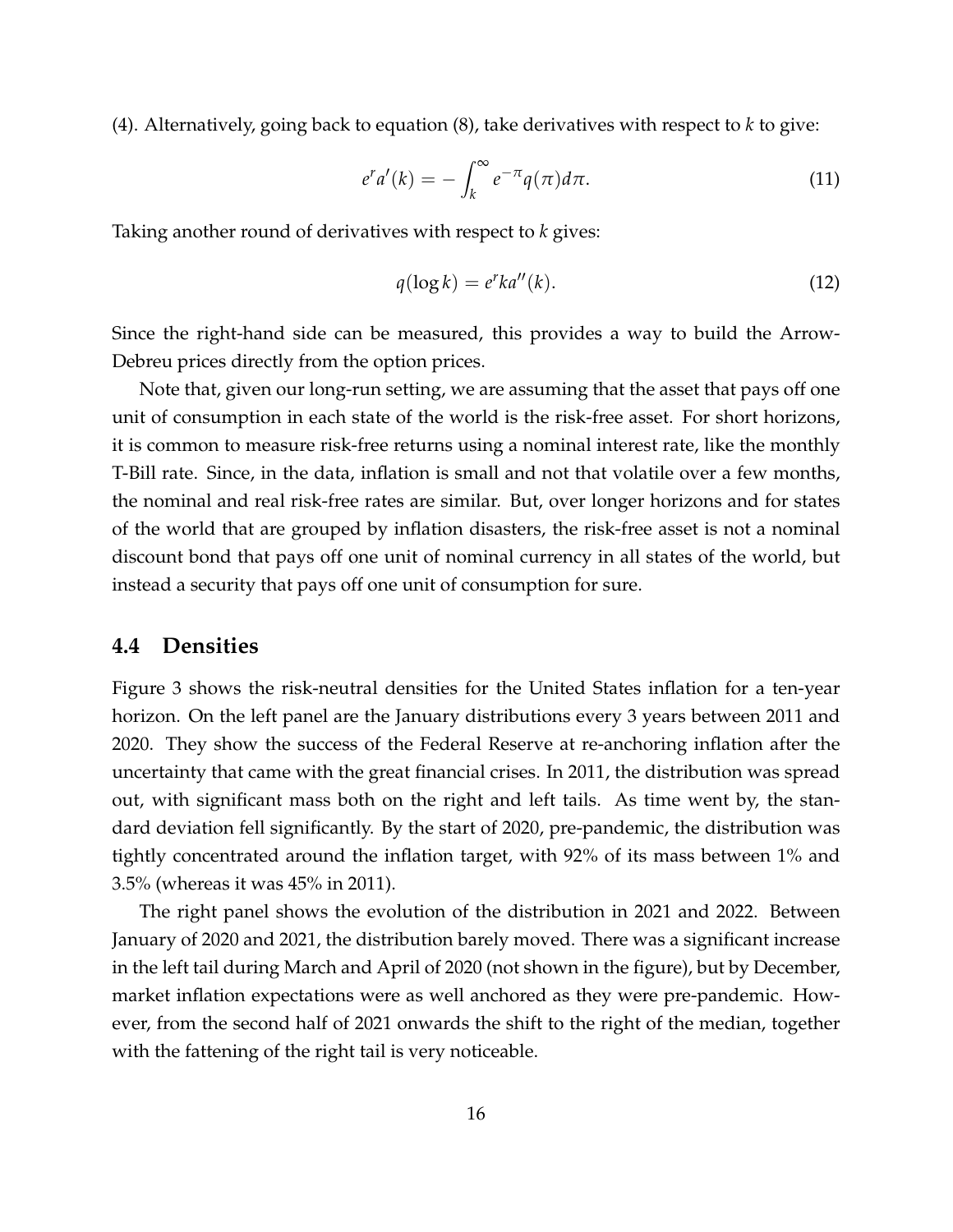

<span id="page-17-0"></span>

Figure [4](#page-18-1) in its left panel shows the risk-neutral distributions between 2013 and 2016 for the Eurozone. As discussed in the introduction, the fall in the mean of the distribution between 2013 and 2014, reported in figure [1,](#page-3-0) motivated the ECB to start its program of quantitative easing. Looking at the whole distribution, perhaps there was less reason for concern at first, as the fall in the mean between January of 2013 and August 2014 was mostly driven by a decline in the far right-tail mass: the risk-adjusted 10-year horizon probability of inflation begin above 3% fell from 24% to 11%. The median was only slightly below 2%, with an accumulation of mass between 1% and 2%. However, as the figure shows, by the start of 2016, most of the mass (80% of it) was now well below 2%, with a considerable probability mass (41%) below 1%, justifying the fear that inflation expectations were anchored well below 2%.

The right panel of figure [4](#page-18-1) provides the EZ counterpart to the US distribution shown in the right panel of figure [3.](#page-17-0) Qualitatively, the evolution during 2020 and 2021 was similar across the two areas. However, the starting point had the EZ further to the left than the US. Also, quantitatively, the shift for the US is larger and the right tail becomes thicker. Noticeably, there is a very large change in the first three months of 2022 in the EZ, much larger than the change in the US.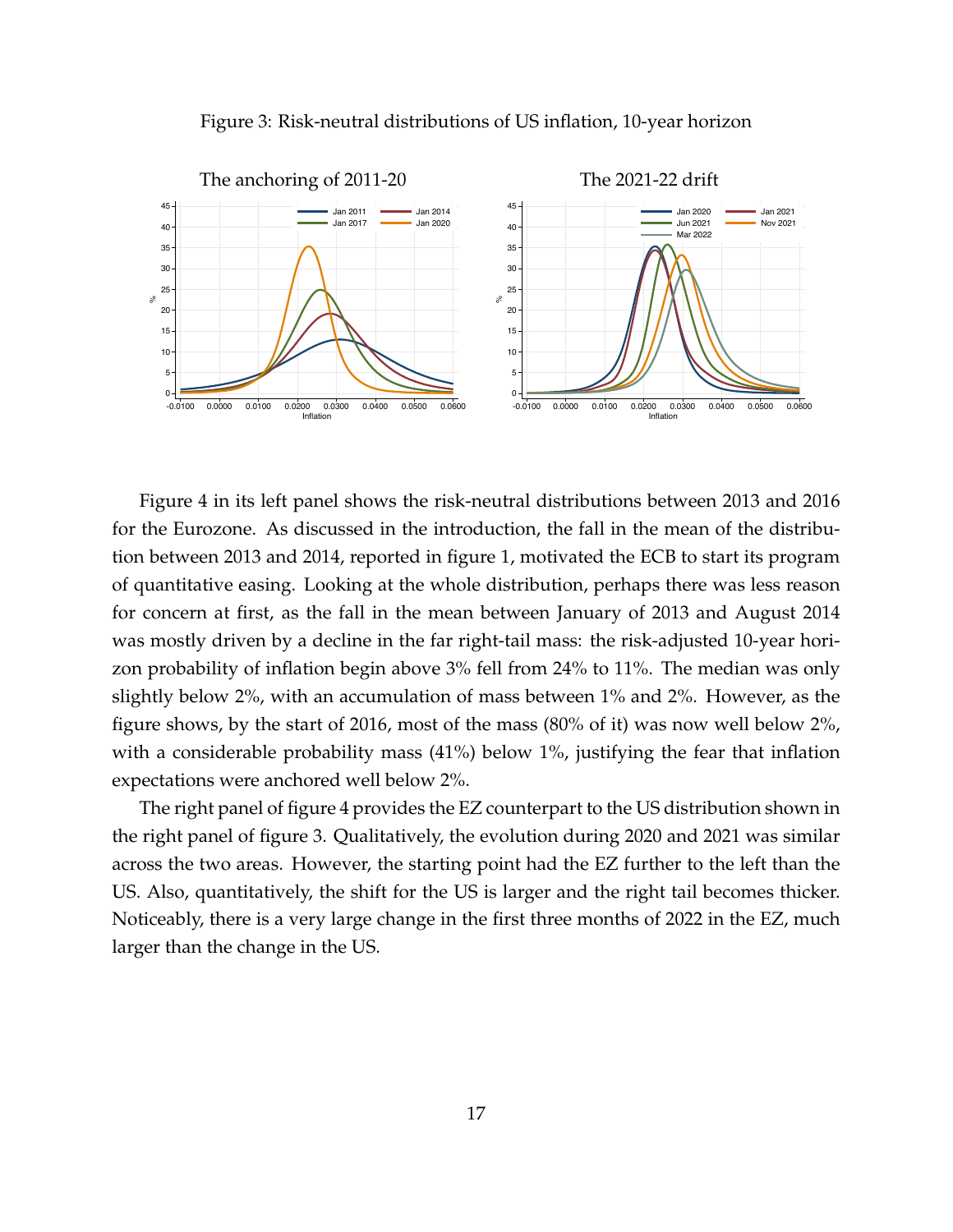

<span id="page-18-1"></span>

## <span id="page-18-0"></span>**5 Actual probabilities: risk adjustment**

If the classical dichotomy held, then at the long horizons that we consider, inflation would be uncorrelated with marginal utility. Therefore,  $m(\pi)$  would be a constant, equal to the inverse of the real interest rate, and the risk-neutral probabilities would be equal to the actual probabilities.<sup>[12](#page-18-2)</sup> However, it seems likely that inflation disasters are times where marginal utility is high. Deflation and high inflation sometimes, even if not always, come at the same time as economic recessions. If so, at the tail of the distribution,  $m(\pi)$  is high, in which case risk-neutral probabilities will over-state the actual probabilities of disasters, because these events are particularly costly to investors. Relative to a full model of risk, however, we only need a model to price inflation risk at the tails.

### **5.1 A model of risk in inflation disasters**

We assume that inflation is the sum of two parts: one capturing the ups and downs of the price level during normal times, and the other capturing its sharp jumps during disasters.

<span id="page-18-2"></span> $12$ Note that people may still be arbitrarily risk averse: the stochastic discount factor may still be volatile, so that  $\tilde{m}(s)$  is a non-degenerate function and there is plenty of risk in the economy. But, all of it would be orthogonal to inflation,  $m(\pi)$  is constant.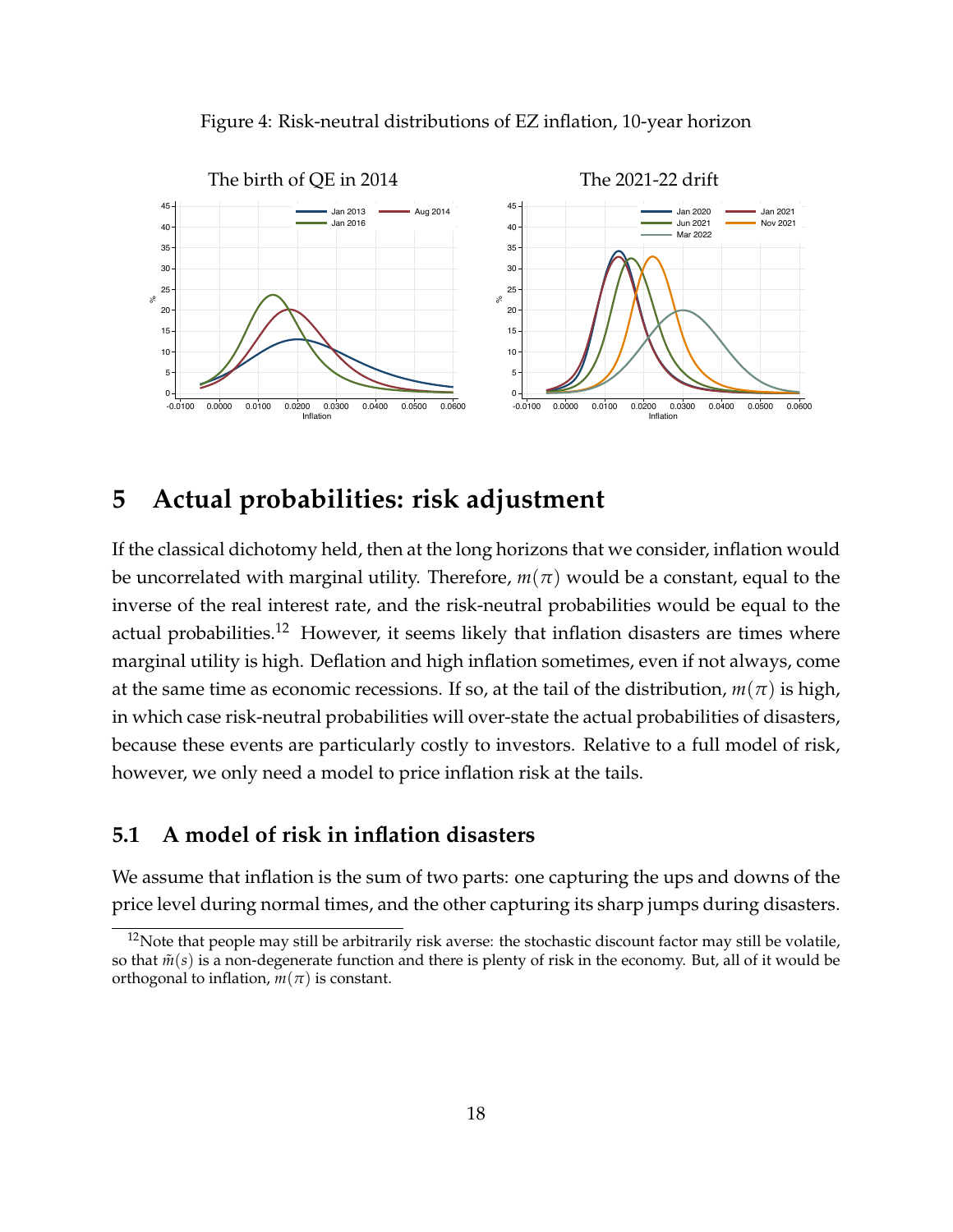Either component may be correlated with consumption, so their joint dynamics are:

$$
\pi_{t+\Delta} = \bar{\pi} + u_{t+\Delta}^{\pi} + \varepsilon_{t+\Delta} + d_{t+\Delta}^h - d_{t+\Delta}^l,\tag{13}
$$

$$
\log(c_{t+\Delta}) = \log(c_t) + g + u_{t+\Delta}^c + \beta_0 \varepsilon_{t+\Delta} - \beta^h d_{t+\Delta}^h - \beta^l d_{t+\Delta}^l. \tag{14}
$$

where  $\Delta$  is a time period, consumption  $c_t$  is expected to grow at rate  $g$ , and  $u_{t+\Delta}^{\pi}$  and  $u_{t+\Delta}^c$  are shocks to inflation and consumption, respectively, that are independent of each other. The two series co-move in normal times due to the random component *ε<sup>t</sup>* , (which may be driven by multiple shocks, and may be correlated over time), where the scalar  $\beta_0$ measures that co-movement that is crucial to measure inflation risk premia during normal times.

Our focus is on  $d_t^h$ ,  $d_t^l$ , which are two independent common disasters between inflation and output. Disasters to inflation that do not affect consumption do not produce a risk adjustment, and consumption disasters that do not come with high or low inflation do not trigger the options. They are included in  $u_{t+\Delta}^{\pi}$  and  $u_{t+\Delta}^c$ , respectively. The coefficient  $\beta^h$  measures the size of the consumption drop when there is a high inflation disaster; the  $\operatorname{coefficient} \beta^l$  the size of the drop following a deflation disaster.

To model these disasters, we follow and modify the approaches of [Gabaix](#page-34-5) [\(2012\)](#page-34-5) and [Barro and Liao](#page-34-6) [\(2021\)](#page-34-6). With probability  $p^h$ , the high-inflation disaster  $d_t^h$  is non-zero. Defining the inverse fall in consumption in a disaster by  $z^h = 1/(1 - \beta^h d)$ , we assume that the size of the disaster  $z^h$  follows a Pareto distribution:

<span id="page-19-0"></span>
$$
F(z^h) = 1 - \left(\frac{z^h}{z_0^h}\right)^{-\alpha^h} \text{ with } z^h \ge z_0^h > 1, \alpha^h > 0. \tag{15}
$$

The Pareto distribution has two parameters. First, *z h*  $\frac{n}{0}$  is the minimum size of the jumps, so the higher it is, the more average consumption falls during inflation disasters. Second, the exponent  $\alpha^h$  captures how quickly the tail of the distribution thins out, so the lower it is, the more likely is a very large consumption disaster. The same applies to  $(z^d, z_0^d)$ 0 , *α d* ).

### **5.2 Estimating the Pareto distribution**

We combine data on annual output from [Barro](#page-34-4) [\(2006\)](#page-34-4) (using real GDP per capita, as he did) with data on inflation from [Jorda, Schularick and Taylor](#page-35-11) ` [\(2016\)](#page-35-11) between 1875 and 2015. The dataset covers 18 advanced economies, listed in the appendix. Starting with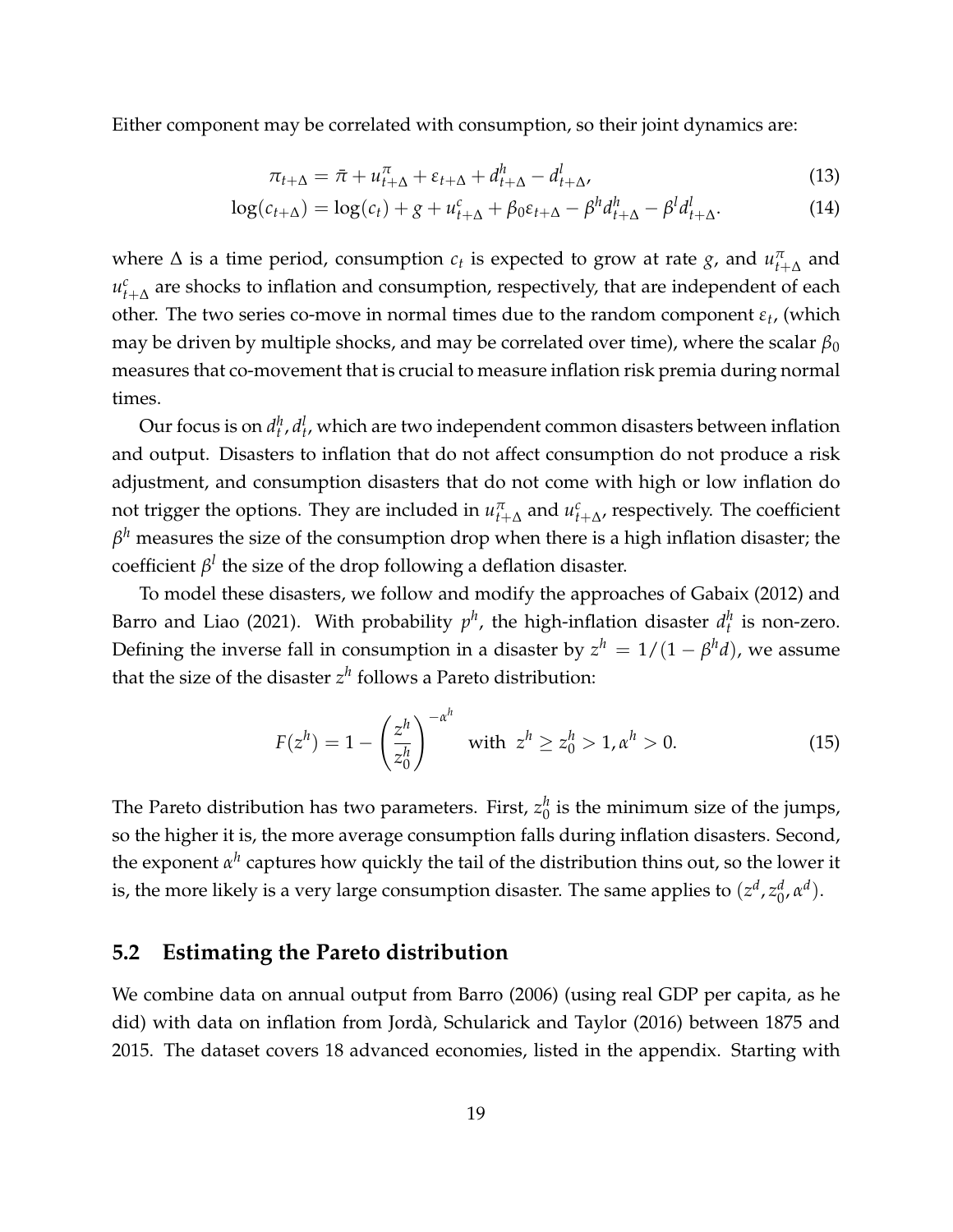<span id="page-20-0"></span>

Figure 5: Distribution of joint inflation-output disasters

(b) Inverse fall in GDP (*z*) during an inflation and consumption disaster



one country's inflation series, we date sequential peaks and troughs by looking for local maxima and minima in 5-year rolling windows. Then, we compare the average value of inflation in a 5-year window centered around the peak (or trough), with the target level, which is taken as the trend from a band-pass filter that isolates fluctuations of frequency lower than 20 years. The appendix discusses alternatively taking 5-year fixed windows from the start of the sample, and calculating target inflation as the winsorized mean over the full sample (excluding the top and bottom quartile of observations) or instead as a moving average over the past 20 years only. Across the 6 possible methods that result from combining these, the results are quite similar.

The top panel of figure [5](#page-20-0) shows the identified disasters across the sample. The results accord with the economic history of the time: many deflation disasters across the world in the last quarter of the 19th century and again in the 1930s, as well as three waves of high inflation disasters, after each of the World Wars and in the 1970s. Pooling all, the unconditional probability of an inflation disaster (10 log points above or below target for 5 years) is 12.9%. The key parameters for the risk adjustment though is the probability of a consumption disaster conditional on an inflation disaster. Matching the disaster 5-year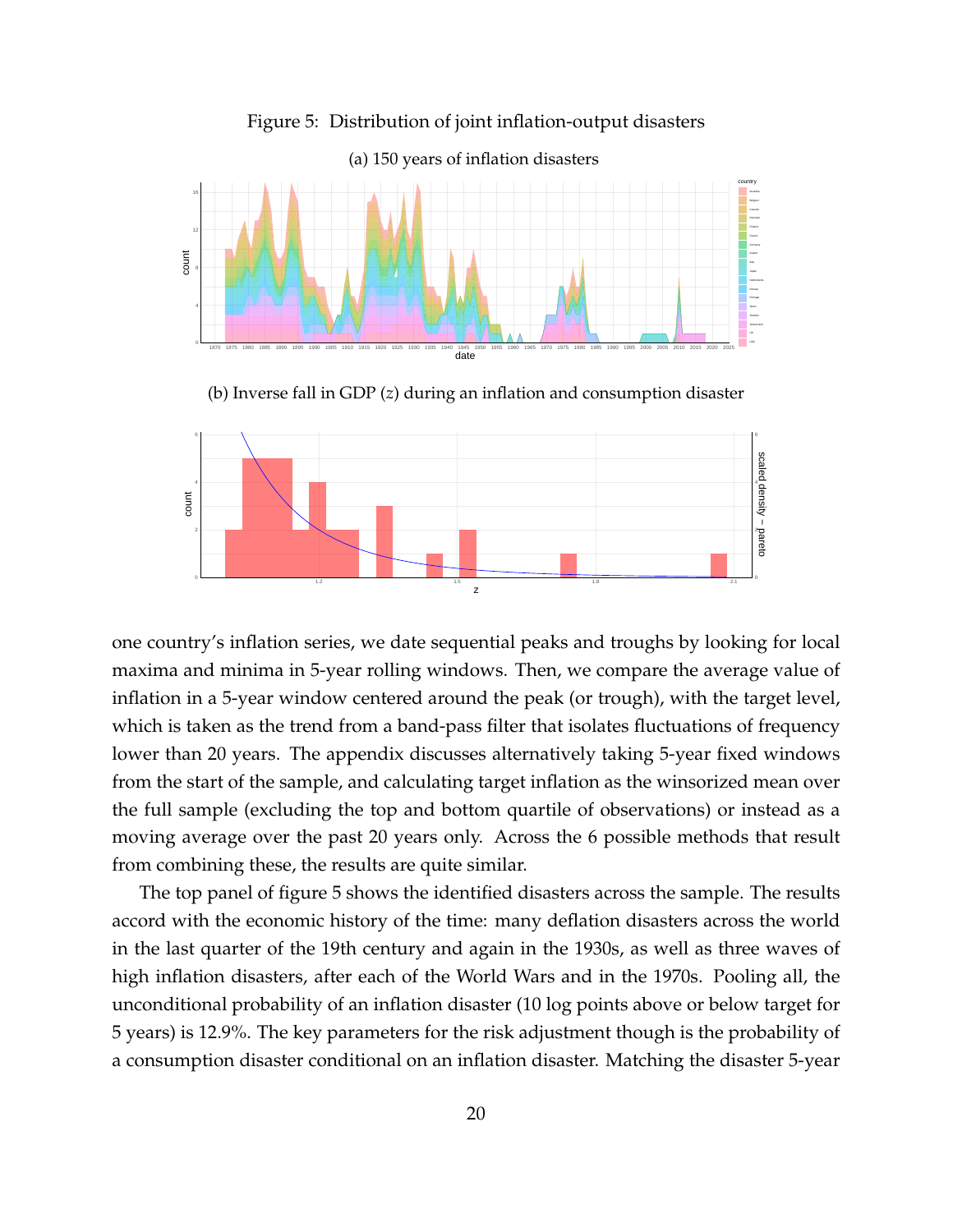interval dates for inflation from the figure, with the dates for consumption disasters from [Barro](#page-34-4) [\(2006\)](#page-34-4), they overlap for 20.3% of the cases. Therefore,  $\tilde{p} = 0.203$ . Separating high and low inflation disasters, then  $\tilde{p}^h = 0.374$  and  $\tilde{p}^d = 0.084.$ 

The bottom panel plots the histograms of the observations of annual output growth for the years of joint inflation and consumption disasters, together with a simple kernel density estimate. In blue are the results from fitting the Pareto distribution in equation [\(15\)](#page-19-0), but pooled for both high and low inflation disasters (so imposing that  $z^h$  and  $z^l$ have the same distribution). The resulting estimates are  $\alpha = 6.38$  and  $z_0 = 1.03$ .<sup>[13](#page-21-0)</sup> Separating high and low inflation disasters, the estimates are:  $\alpha^h = 5.45, z_0^h = 1.03$  and  $\alpha^d = 15.18$ ,  $z_0^d = 1.06$ . That is, deflation disasters more rarely come with consumption disasters, and when they do, the falls in consumption are on average higher but with significantly thinner tails.

#### **5.3 Estimating risk adjustments and risk premia**

Following [Gabaix](#page-34-5) [\(2012\)](#page-34-5), [Barro and Liao](#page-34-6) [\(2021\)](#page-34-6), we then use an Epstein-Zin model for marginal utility, with a relative risk aversion coefficient of 3. Using the pooled estimates, and assuming that all of the parameters are constant over time, the risk adjustment factor is 0.82. That is, an estimate of the risk-neutral probability of  $q_t(\pi_{T,T+h})$  should be multiplied by 0.82 to obtain the actual probability. Separating high and low inflation disasters, the adjustment factor is higher for the former than the latter: 0.65 versus 0.96. In fact, these results indicate that episodes of deflation, at least historically, have not been particularly risky. The reason is that across the sample there are many instances of deflation during which aggregate consumption stayed on trend.

Figure [6](#page-22-1) plots the resulting estimates of the 10-year US inflation risk premia that come from this procedure. The risk premia are defined as  $q(\pi + rp) = p(\pi)$ , that is the increase in inflation to equate risk-adjusted and actual probabilities, so they are positive for high inflation and negative for deflation. The figure shows the three cases discussed so far: the pooled premium from the constant risk adjustment across both types of disasters, and the premia from treating high and low inflation disasters differently. As others before us, using quite different methods, we find only moderately high inflation risk premia for the pooled estimates: it averages to 0.23%, fluctuating between 0.19 and 0.3%. [Fleckenstein,](#page-34-3) [Longstaff and Lustig](#page-34-3) [\(2017,](#page-34-3) [2016\)](#page-34-11) estimate inflation risk premia by taking the difference

<span id="page-21-0"></span><sup>&</sup>lt;sup>13</sup>For comparison, [Barro and Liao](#page-34-6) [\(2021\)](#page-34-6) report  $\alpha$ 's in the range of 6 to 8, and set  $z_0 = 1.03$ .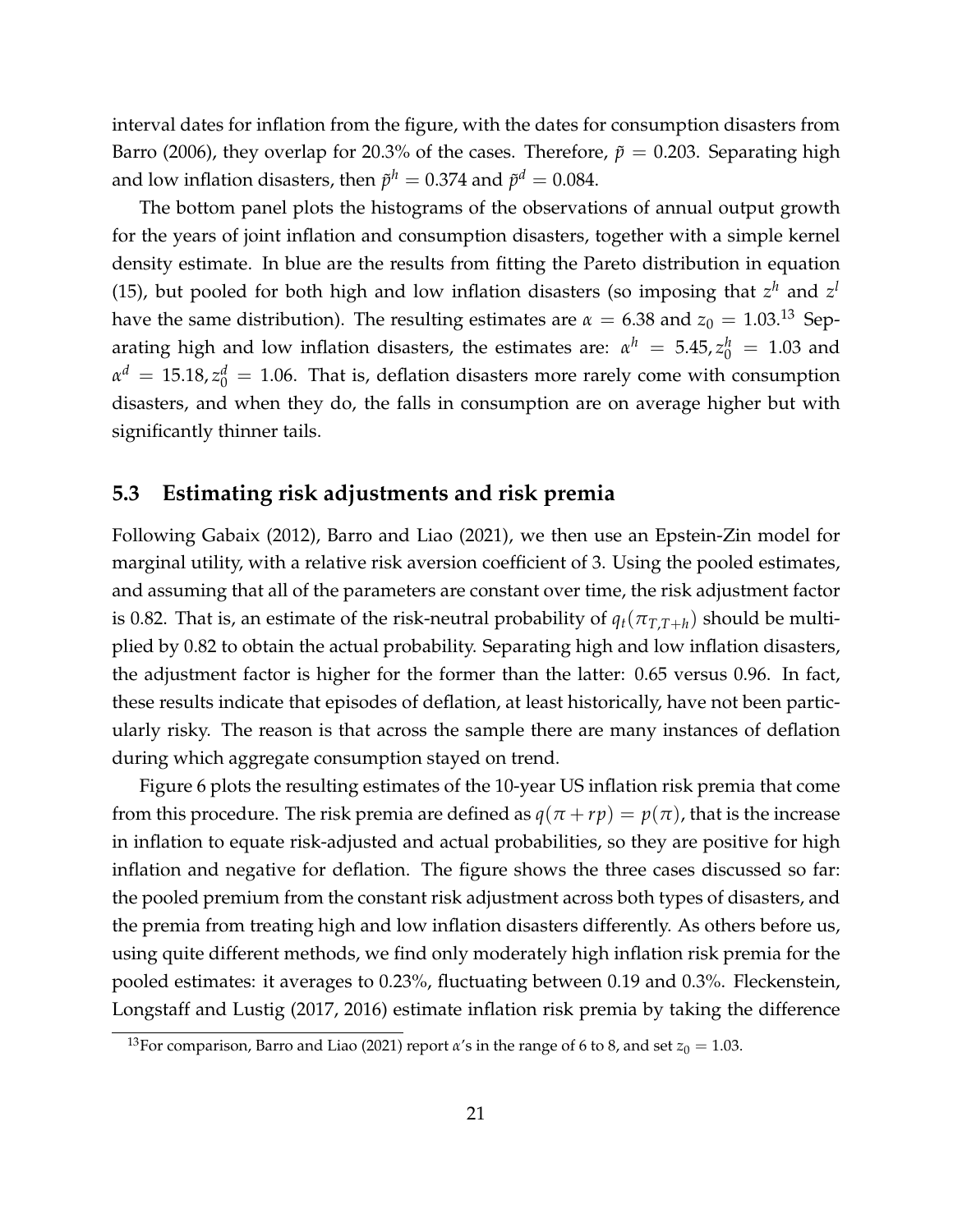

<span id="page-22-1"></span>

between subjective expectations from analysts forecasts, and market expectations from inflation swap rates: they find risk premia in the range of 0.2-0.25%. The FRB Cleveland reports the estimated inflation risk premium from the affine term structure model of [Haubrich, Pennacchi and Ritchken](#page-35-12) [\(2011\)](#page-35-12): they average to 0.39% during our common sample.

However, the pooled estimates hide a significant difference between high inflation and deflation episodes. The average risk premium for high-inflation disasters is significantly higher at 0.61%. In contrast, the risk premium for deflation is significantly lower. Intuitively, in the data, there are many instances of deflation without a consumption disaster, so the risk-adjustment is smaller.

### <span id="page-22-0"></span>**6 Forward probabilities: horizon adjustment**

The final adjustment is to go from probabilities on cumulative inflation between the present *t* and a far-away date,  $T + H$ , to probabilities over a forward period that is far ahead in time, so between *T* and  $T + H$ . Obtaining forward expectations of inflation is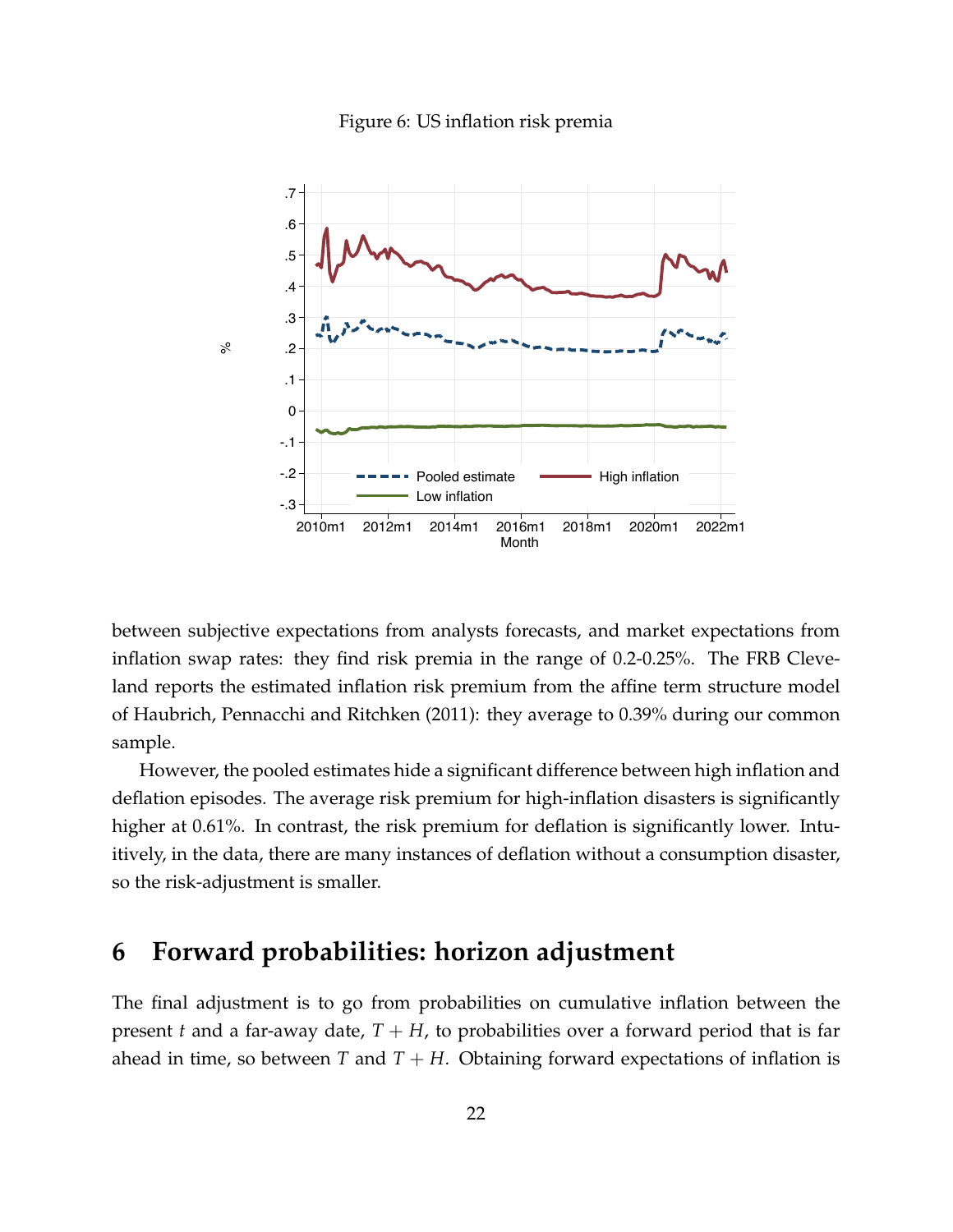easy (as we did in figure [1\)](#page-3-0), since the linearity of the expectations operator and of inflation as the difference in logs implies that  $\mathbb{E}^q(\pi_{T,T+H}) = \mathbb{E}^q(\pi_{0,T+H}) - \mathbb{E}^q(\pi_{0,T})$ . But, as proposition 1 shows, to estimate probabilities, it is impossible to solely use the two distributions for cumulative inflation. It requires new data, as well as a model for the time-series sluggishness and persistence of inflation as it is perceived by markets.

#### **6.1 Data on forward starting options**

There exist markets for forward-dated options at date *t* that will pay out depending on the realizations of inflation in  $\pi_{TT+1}$ . That is, these options are for inflation in one given year, not on the average over a longer period  $H > 1$  as we would like. These data were used to estimate general stochastic processes for inflation in [Hilscher, Raviv and Reis](#page-35-8) [\(2022\)](#page-35-8), and are described there in detail, as well as in the appendix. In this paper, we use the data for one-year ahead inflation covering the one-year periods starting in 5 to 9 years; this adds 5 additional distributions that we can use.

The markets in which these trade are not as liquid, so we want to be conservative in using them. We find that all five of these one-year distributions are quite similar for almost all of our data. This indicates that a low-order Markov process with not too much persistence is an adequate model since, after 5 years, the marginal risk-adjusted distribution of inflation seems to have settled at its ergodic state. Therefore, and to allow for the possibility of data concerns, we take the average of these 5 annual distributions and use that alone for estimation, making our approach more robust to the presence of measurement noise. Using the adjustments discussed in section [4,](#page-13-0) this provides an estimate of  $q(\pi_{5,6}).$ 

Strike prices for inflation options come in jumps of 0.5%. Correspondingly, we consider distributions for inflation in 8 bins:  $\pi(i) = \{ \leq -1, (-1, 0], (0, 1], (1, 2], (2, 3], (3, 4], (4, 5], >$ 5}. Our data to estimate the dynamics of inflation consist then of 21 numbers per month, for the distributions of  $q(\pi_{0,5})$ ,  $q(\pi_{0,10})$ , and  $q(\pi_{5,6})$ . These refer to risk-neutral inflation so the model of dynamics is for risk-neutral inflation as well.

### **6.2 A model of inflation persistence**

We start from the model of inflation dynamics laid out in the previous section, repeated here for convenience:

$$
\pi_{t+\Delta} = \bar{\pi} + \varepsilon_{t+\Delta} + d_{t+\Delta}^h - d_{t+\Delta}^l.
$$
\n(16)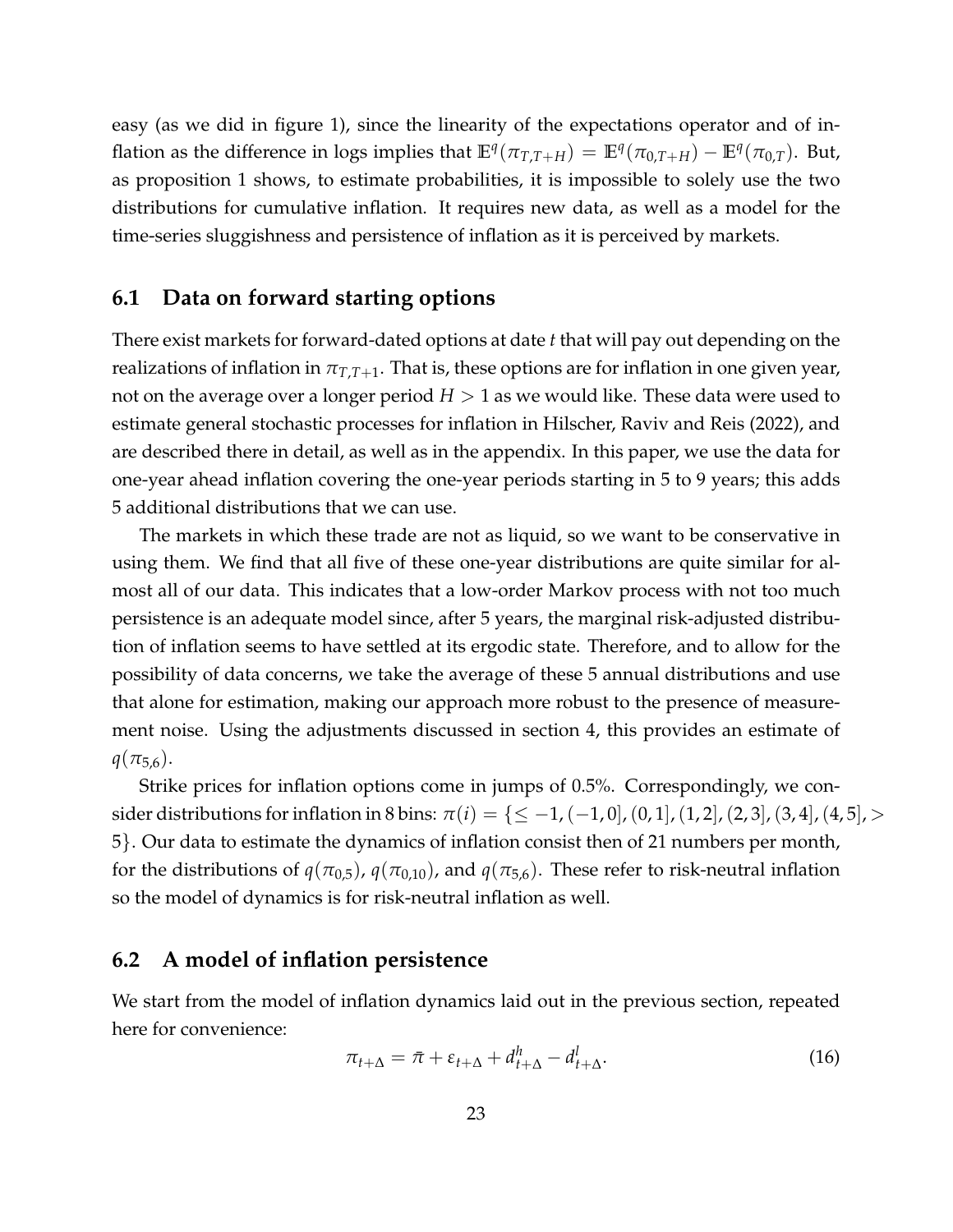In the previous section, we did not have to specify assumptions on the normal component of inflation *ε<sup>t</sup>* . Now, we do. We make two major assumptions (and a series of minor ones). First, that the variance of  $\varepsilon_t$  is small relative to the size of the disaster jumps, so that inflation enters the disaster range only as a result of a disaster, or if inflation in the previous year was just below disaster levels. Second, that if  $\Delta$  was infinitesimally small, then  $\varepsilon_t$  would approximately follow a mean-reverting Ito process with continuous sample paths in time. The result of these two assumptions is that inflation in bins follows a first-order Markov process with a particular set of restrictions on the Markov transition matrix.<sup>[14](#page-24-0)</sup>

To see this, consider a discrete approximation of this process as a Markov chain where inflation can be in one of 8 states corresponding to the bins in the data. The Markov transition matrix **P** is then  $8 \times 8$ , where as usual elements in each row add up to 1. We consider the following specific model:

$$
\mathbf{P} = \begin{bmatrix}\n1 - 5p_l & p_l & p_l & p_l & p_l & 0 & 0 \\
p_{dl} + p_{nn} & p_{ml} & p_{mr} & 0 & 0 & 0 & 0 & 0 \\
p_{dl} & p_{nn} & p_m & p_{mr} & 0 & 0 & 0 & p_{dh} \\
p_{dl} & 0 & p_{nn} & p_n & p_{nn} & 0 & 0 & p_{dh} \\
p_{dl} & 0 & 0 & p_{nn} & p_n & p_{nn} & 0 & p_{dh} \\
p_{dl} & 0 & 0 & 0 & p_{mr} & p_m & p_{nn} & p_{dh} \\
0 & 0 & 0 & 0 & 0 & p_{mr} & p_{mh} & p_{dh} + p_{nn} \\
0 & 0 & p_h & p_h & p_h & p_h & p_h & 1 - 5p_h\n\end{bmatrix}.
$$
\n(17)

Starting with the low-inflation disaster state in the first row, the economy exits with probability 5*p<sup>l</sup>* , which should be close to 1 to match the Poisson-Pareto assumption on disasters. When the disaster disappears, the economy will return to any one of the normal (non-disaster) values, though not to the state opposite and closest to the other disaster. We assume that they are equally likely reflecting the first-order Markov assumption that where it was before the disaster would not affect where it ends up now. Symmetrically, the same arguments explain the 8th row referring to the high-inflation disaster.

Turning to when inflation is close to 2%, in the third and fourth row, it may move up or down according to its normal process symmetrically with probability *pnn*. This captures the normal inflation dynamics. Inflation may be hit by the high-inflation disaster with

<span id="page-24-0"></span> $14$ [Mertens and Williams](#page-35-9) [\(2021\)](#page-35-9) compute forward distributions under the much stronger assumption that inflation follows a Gaussian random walk.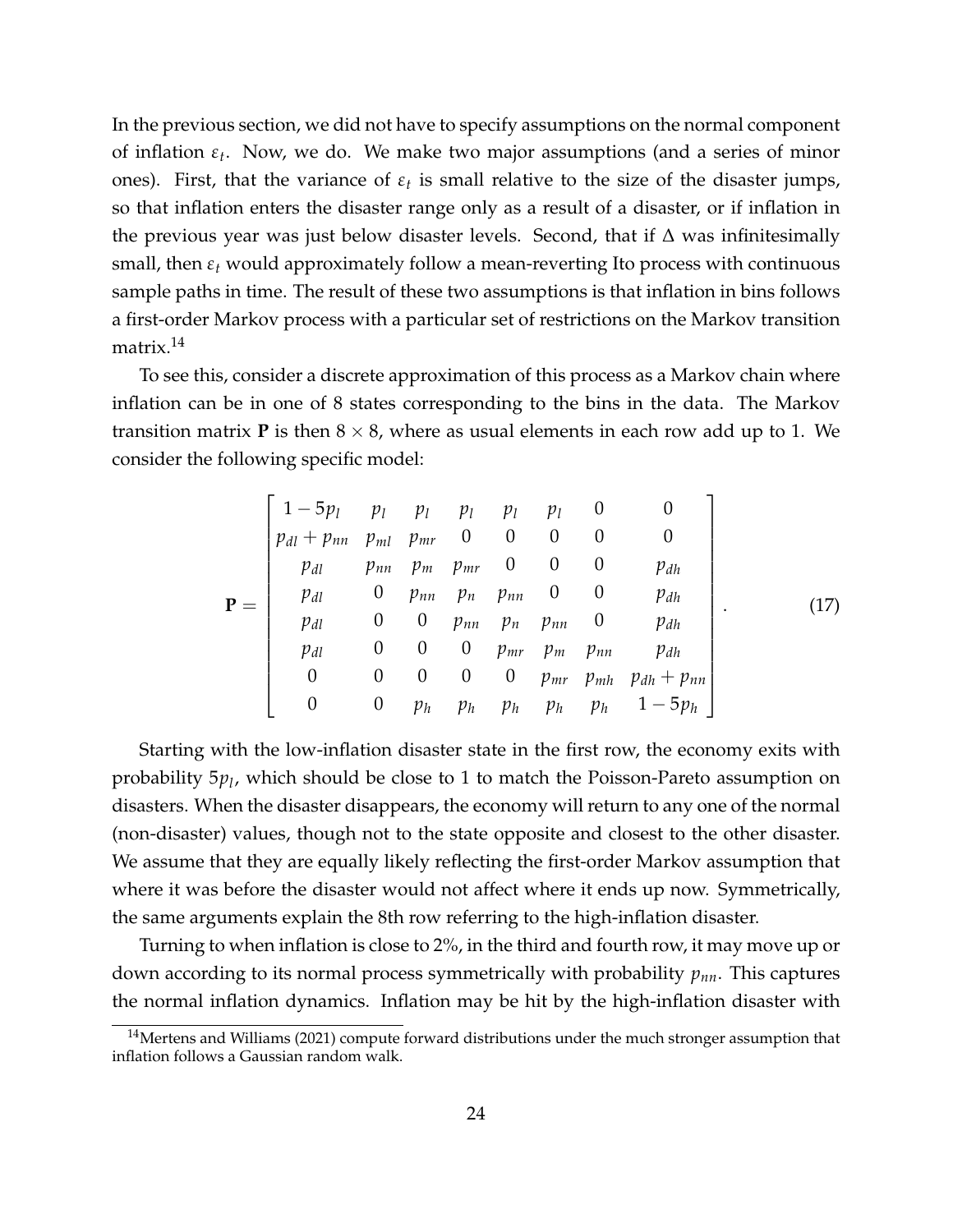probability *pdh*, or with the low-inflation disaster with probability *pdl*.

Finally, on the 2nd and 3rd (and 6th and 7th) rows, a final ingredient appears, as there is mean reversion in the normal inflation component. The probability of staying close to the target is *pn*, and the probability of staying above (or below) the target is *pm*. [15](#page-25-0) The probability of reverting towards target is *pmr*, which in the data we find to be much higher than the probability of staying at that level.<sup>[16](#page-25-1)</sup>

All combined, there are 6 parameters to estimate with our 21 moments: the probabilities of entering a high and low disaster *pdh* and *pdl*, the probabilities of exiting the disaster *pd* , *p<sup>l</sup>* , the probability of normal inflation moving, *pnn*, which captures the local volatility of inflation, and the probability of elevated or low normal inflation moving back to the target, capturing mean-reversion in normal inflation *pmr*. Given an estimate of the matrix, we can then simulate many paths to calculate the probability of inflation disasters at the forward horizon.

We estimate the six parameters using GMM. We match the three sets of moments, assigning equal weights to each set of moments and minimizing the squared deviation to the target. That is, we minimize squared differences in probabilities for each of the bins in the three sets of moments. The overall fit, which we report in the appendix, is quite good and, apart from a few isolated episodes, is reasonably stable over time.

#### **6.3 Estimating the model**

In principle, we can allow the distribution to vary over time, and so estimate  $\mathbf{P}_t$  in every month, since we have 21 moments to match every month to estimate 6 parameters. However, we instead estimate one model for the entire data set that keeps three of the parameters fixed over the whole sample, while letting three others vary across months.

In the model, local volatility is captured by the *pnn* parameter. In the data, volatility varies substantially over time and so we need to capture this important feature of inflation dynamics. However, volatility over longer horizons is affected by both the tendency to move away from the target as well as return to it. Thus, allowing *pnn* and the mean reversion parameter *pmr* to both vary, leads to instability in these estimates since they are not well separately identified. To improve the precision of the other estimates and since

<span id="page-25-0"></span><sup>&</sup>lt;sup>15</sup>Note that  $p_n$  and  $p_m$  are equal to combinations of the other parameters:  $p_n = 1 - 2p_{nn} - p_{dl} - p_{dh}$ . Similarly,  $p_m = 1 - p_{nH} - p_{nn} - p_{mr} - p_{nL}$ .

<span id="page-25-1"></span><sup>&</sup>lt;sup>16</sup>For completeness, and again because probabilities have to add up to 1 within rows:  $p_{ml} = 1 - p_{dl}$ *p*<sub>nn</sub> − *p*<sub>*mr*</sub> and *p*<sub>*mh*</sub> = 1 − *p*<sub>*dh*</sub> − *p*<sub>*mn*</sub> − *p*<sub>*mr*</sub> .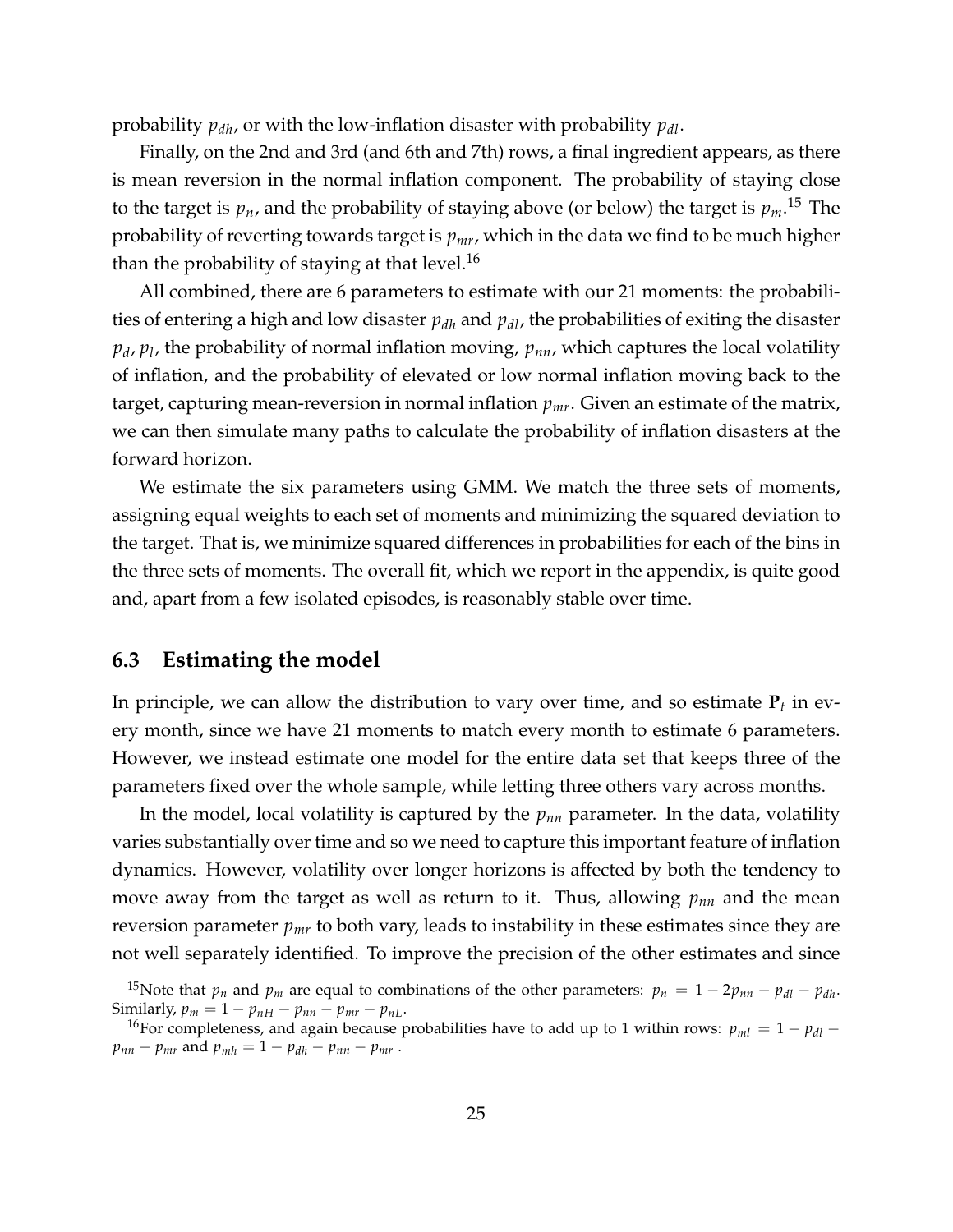$p_{nn}$  is the clearer candidate to measure time-varying volatility, we therefore pool all the observations in the entire sample and assume that *pmr* is constant over time. For the US, the estimates is 0.5025, while for the EZ it is 0.4720, capturing the strong evidence for mean reversion.

Similarly our pooled model assumes that the exit probabilities for disasters,  $p_l$ ,  $p_h$ , are constant. For the monthly estimation, they are close to 0.2 for a large share of the sample (as expected), motivating our choice to assume that they are not time-varying. The estimates are almost exactly equal to 0.2 for the US (0.1990, 0.1998), implying that, as soon as the US enters a disaster state, it leaves again immediately. For the Eurozone, instead they are (0.1999, 0.0617); markets expect EZ high-inflation disasters to persist.

Pooling the data in this way means that we move from estimating six parameters for all of the months in our sample period to estimating three time-varying parameters plus three constant parameters all in one model. We therefore opt to reduce the frequency to quarterly and instead estimate three quarterly time-varying and three constant parameters. This approach is computationally manageable without resulting in a material loss of information. To get back to a monthly frequency for our analysis, we then re-estimate the model every month only for the three time-varying parameters, while keeping the three constant parameters at their full-sample constant estimated values.

Figure [7](#page-27-1) shows the estimates of the three key parameters over time. In the left panel, for the US, the decline in *pnn* since the start of the decade captures a fall in the perceived volatility of inflation. Independently of this, the probability of jumping to a low-inflation disaster was high at the start, but became quite low after mid-2012. More erratic is the pattern of probability of jumping to a high-inflation disaster. It significantly declines after 2015, but, since the start of the pandemic, it has risen significantly.

For the EZ, there is a similar decline in the stochastic volatility of inflation throughout the decade. However, the probability of a deflation disaster hitting the economy is higher than in the US throughout the sample, and varies significantly, including a significant rise in 2018-19. The probability of a high inflation disaster stays small throughout, including at the very end of the sample. In early 2022 the probability of a low inflation disaster declines markedly and there is an uptick in inflation volatility.

The appendix describes the robustness of these estimates. We estimated several other candidate models, including models with four and eight time-varying parameters, as well as one where some parameters move at an annual while others move at a monthly frequency. These other models are discussed in the appendix along with a more detailed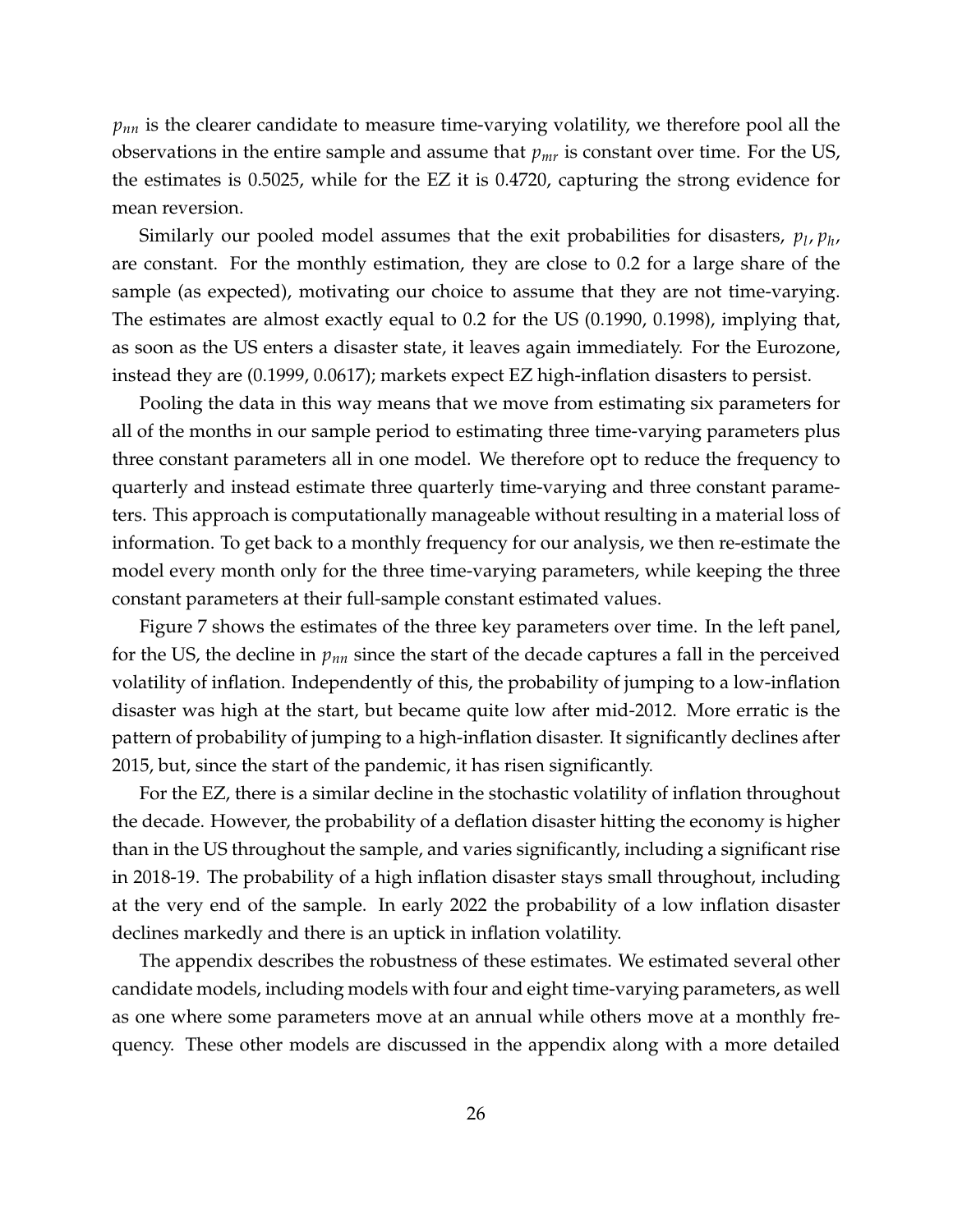<span id="page-27-1"></span>

#### Figure 7: Inflation dynamics: model parameter estimates

explanation as to why we did not end up using them for our main results.

## <span id="page-27-0"></span>**7 Estimates: inflation and deflation disasters in US and EZ**

This section applies the tools we developed to measure the probability of inflation disasters for the US and the EZ, and re-examines three macroeconomic questions during this time. Throughout, our baseline estimates use our full method, and so display  $\Phi_t^{dh}$ ,  $\Phi_t^{dl}$ , the actual probabilities of inflation disasters starting 5 years from the date in the horizontal axis, over a further 5 years. We complement these with some variants at other horizons.

### **7.1 US deflation fears in 2011-14**

The left panel of figure [8](#page-28-0) shows the evolution of the US probability of deflation and serious deflation (less than −1%) in the 5y5y horizon over time. At first, following the deflation of 2009, these probabilities were high and rising. Investors were perhaps doubtful of the Federal Reserve's ability to steer inflation back on target after the large fluctuations of the previous two years. Yet, by the end of 2012, the probability of persistent deflation had fallen below 5%, and the probability of serious deflation was close to 0, staying there for many years after. Accommodative monetary policy lasted for several years, often motivated by the desire to avoid the risk of a deflation trap. According to our estimates, this fear was not justified.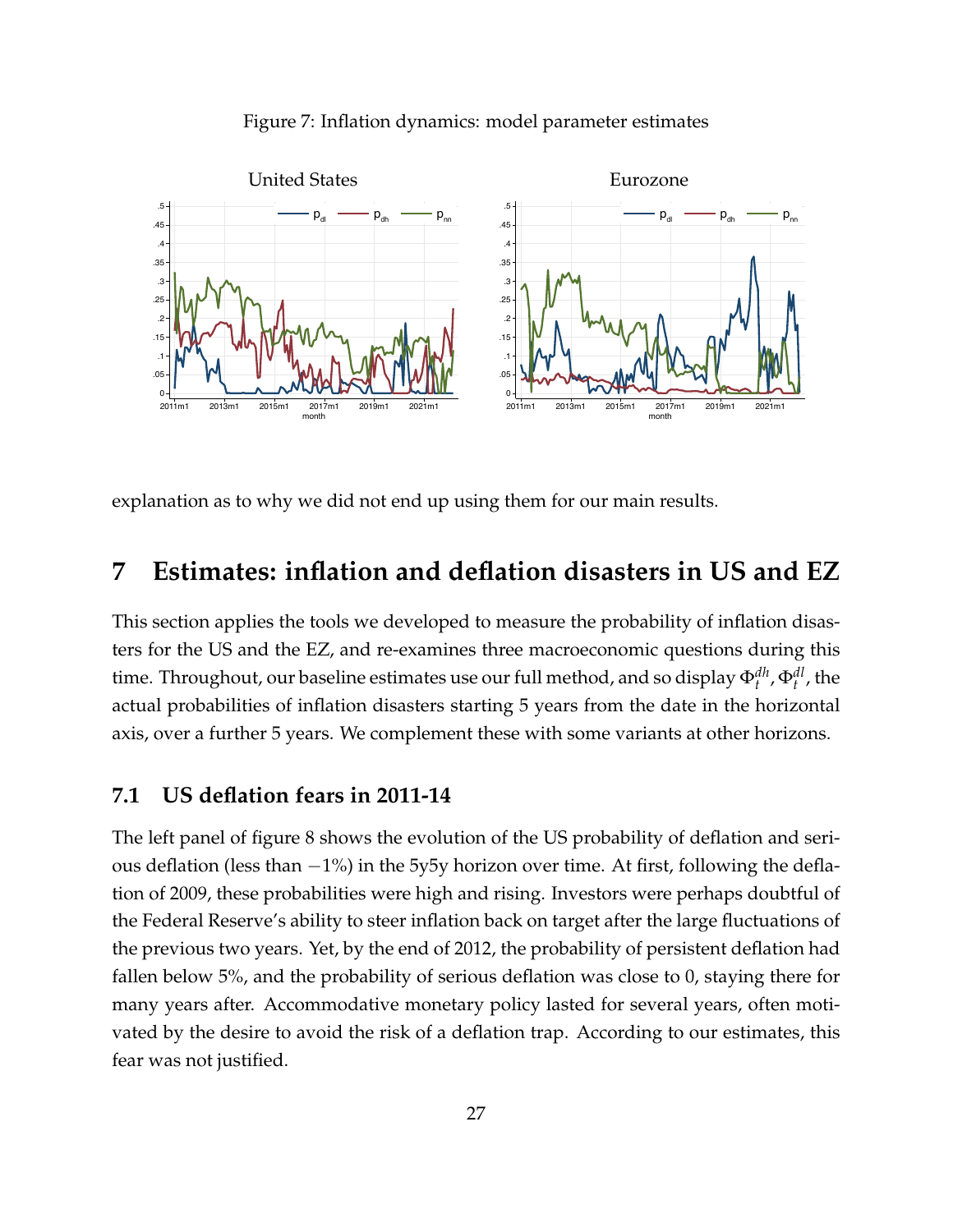<span id="page-28-0"></span>

#### Figure 8: The conquest of US deflation risk

The right panel of the figure delves further into the topic by contrasting our estimate with two related ones (note that this required a wider scale). First, the figure shows also the 10-year probability (that is, doing the real and risk adjustment, but not the horizon adjustments). As expected, this was lower, as having a 10-year long deflation would be even more extreme, but not much lower.

Second, the figure shows the forward probability of deflation in a single year, averaging over the estimates from the options 5 to 9 years ahead. They measure the chance of a one-year deflation event, and do not adjust for risk, and so overstate physical measure probabilities. There is a similar downward movement in the sample period, but these numbers are much larger and more volatile. This is understandable: with current inflation over the sample period close to 2%, a one-year deflation episode is significantly more likely than deflation over a five-year period. Our Markov model estimates show both very strong mean reversion and a high probability of leaving the disaster state as soon as the economy has entered it.

Our assessment of the risk of deflation during this time is significantly smaller than the ones reported in [Christensen, Lopez and Rudebusch](#page-34-12) [\(2015\)](#page-34-12), [Kitsul and Wright](#page-35-10) [\(2013\)](#page-35-10), [Fleckenstein, Longstaff and Lustig](#page-34-3) [\(2017\)](#page-34-3). The reason is the influence of our three adjustment factors, each of which reduce the probability of deflation. First, these papers mostly focused on deflation in the near horizon and over one year, so they measured the probability of deflation, whereas our estimates are of the probability of a deflation trap, a persistent period of deflation over the long run, the event that policymakers worry most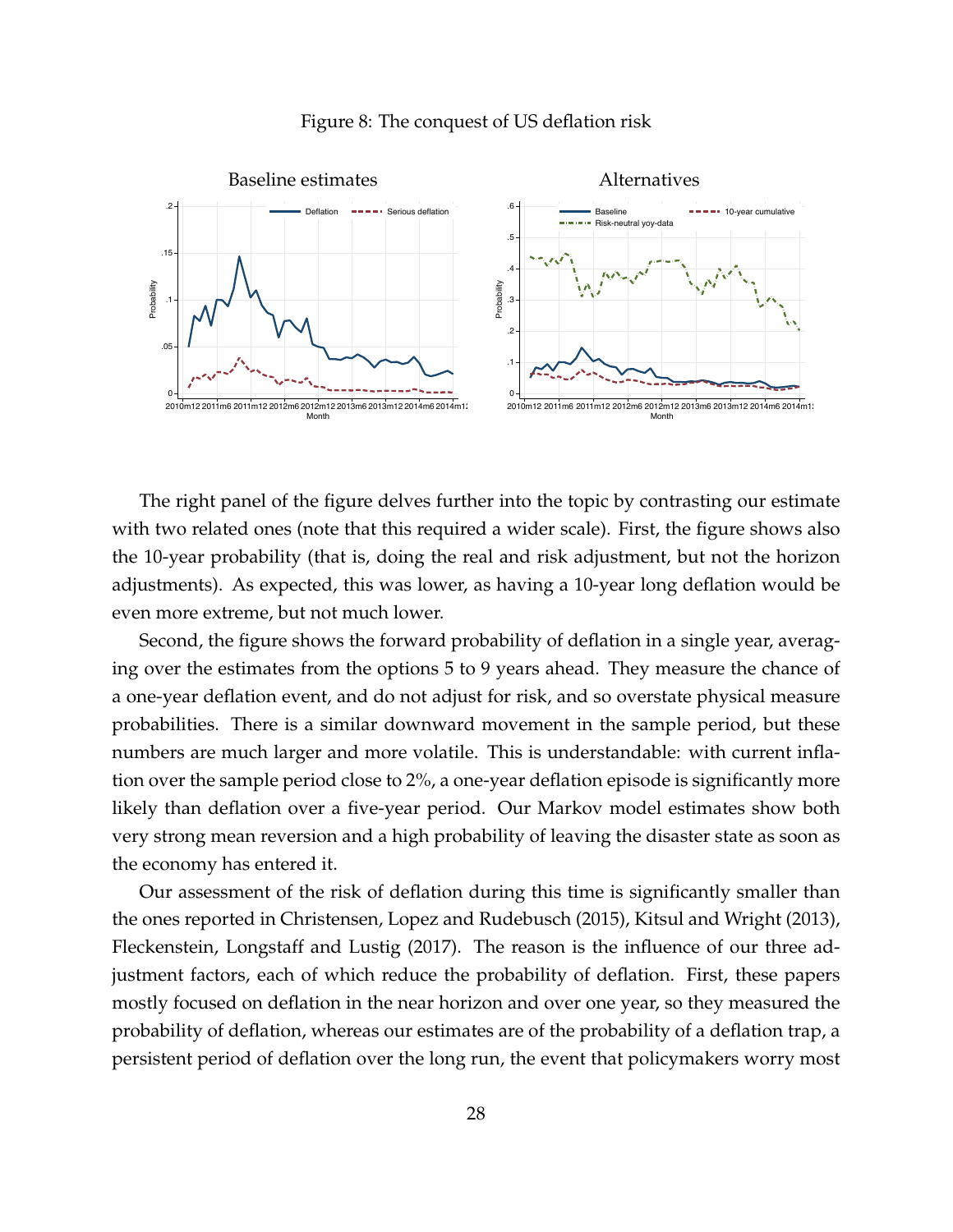<span id="page-29-0"></span>

Figure 9: Eurozone probabilities of deflation

about. Our results take into account the large horizon adjustment factor. Second, the real adjustment is significant over this large horizon, and without it the probabilities are overstated. Third, the risk premium with deflation is small, smaller than what affine models that impose a uniform risk-premium across inflation realizations would suggest.

#### **7.2 The resilient EZ deflation-tail risk**

Figure [9](#page-29-0) shows the risk of a deflation disaster (average inflation below zero) and a serious deflation disaster (average inflation below -1%) in the Eurozone since 2011. In contrast to the United States, this risk was elevated all the way until early 2022. From 2018 until 2019, these probabilities fluctuated between high levels. The effect of the pandemic is visible, with a short-lived sharp spike in 2020Q2 (a spike is also present in the US data). More striking is that in 2021 the probability remained high, only falling in 2022. In the United States, this probability has been very close to zero since the start of 2021.

The figure shows a third series, for a deflation disaster over the next five years, so with the real and risk adjustment, but measuring the near-term rather than the 5y5y probabil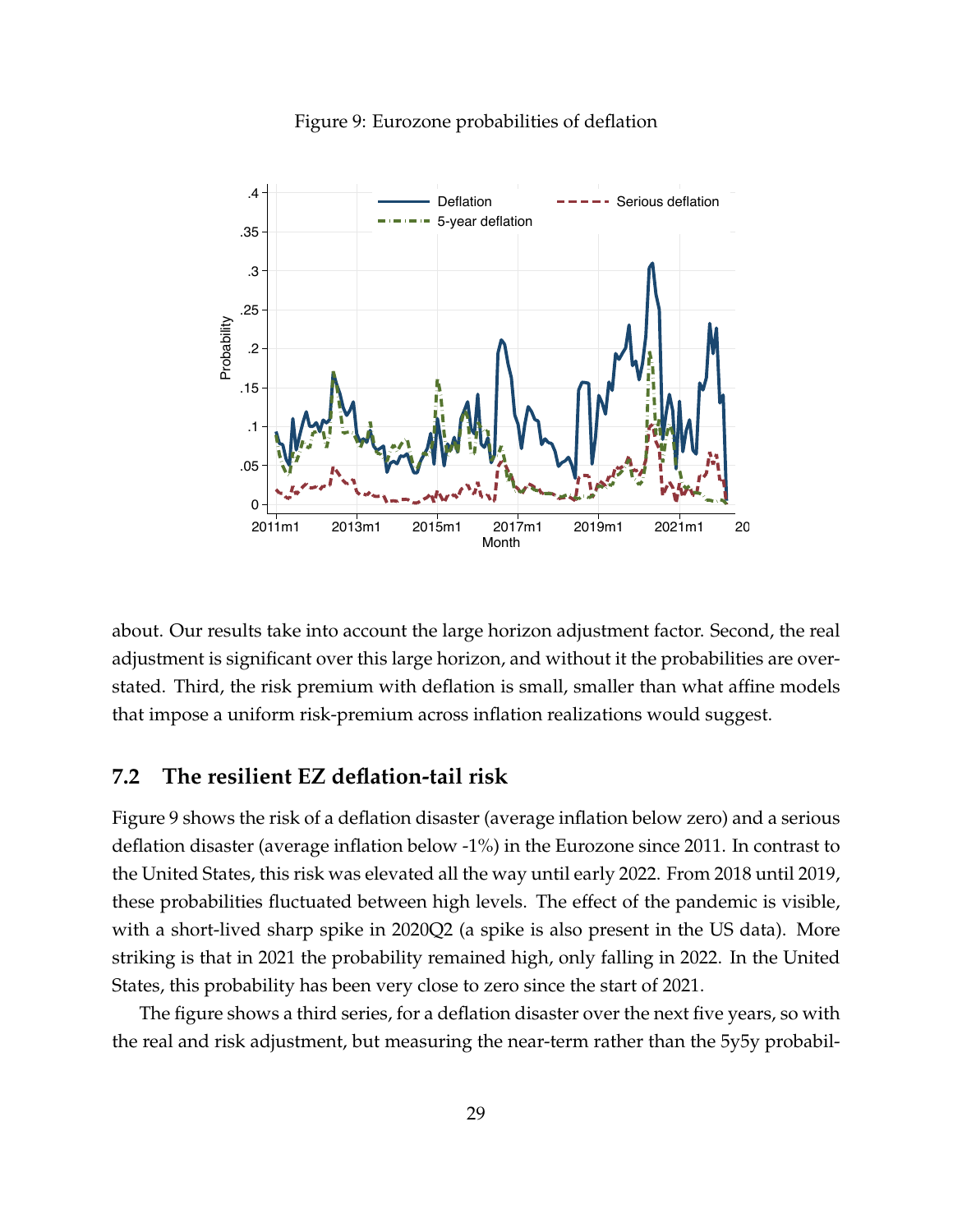ity, as in [Boninghausen, Kidd and de Vincent-Humphreys](#page-34-13) [\(2018\)](#page-34-13). Until 2016, this tracked the 5y5y probability. That is, the perception in markets of the probability of an inflation disaster was roughly the same over the next 5 years, or over the succeeding ones. But, from the end of 2016 onwards the probability of near deflation was low, with a short-lived spike in the middle of 2020.

What is the interpretation? The estimates suggest that the ECB's aggressive policies from 2015 onwards to contain the perception of a deflation disaster succeeded in lowering the probability of a deflation in the near term. However, the chances of falling into a deflation trap in the distant horizon did not fall, even after the increase in inflation in late 2021. If anything that probability became larger and more volatile. The market thus continues to perceive a significant structural flaw in the ECB's mandate that keeps the chance that the Eurozone will fall into a deflation trap high. Whether the recent mission review remedied this perception is too early to tell.

### **7.3 The pandemic and 2021 inflation fears**

The top panel of figure [10](#page-31-0) shows the 5-year-5-year probability of a high-inflation disaster (above  $4\%$  on average) from 2020 to early 2022 for both the US and the EZ.<sup>[17](#page-30-0)</sup> In 2020, the two were roughly similar and reasonably stable, although they started rising in the second half of the year for the US reaching 5% by the end of the year. In the second half of 2021, the two series strongly diverge, with the US probabilities steadily rising, while the EZ one stayed constant. In the first three months of 2022, the EZ probabilities sharply increased, almost catching up to the US ones.

These estimates provide a rich account of the expectations anchor during this period. In 2020 and 2021, the ECB seemed to succeed in keeping market inflation expectations anchored away from right-tail risk, even as the probability of left-tail risk remained high. Anchoring market expectations against the deflation risk seemed the bigger challenge. Yet, bad luck or bad policy led to a sharp turn in 2022, with two-sided tail risk emerging, as the probability of an inflation disaster in either direction became high. One tentative hypothesis for why the high-inflation disaster probability stayed low in the Eurozone in 2021 was that actual inflation was slower to rise there, on account of less fiscal stimulus,

<span id="page-30-0"></span> $17$ This period was also marked by large bond purchases, of both nominal and indexed bonds by the Federal Reserve and the ECB. Insofar as these policies distort market prices, they may spillover to inflation options prices. It is much less clear whether, and in what direction, they would distort out-of-the-money options prices. A form of distortion would be violations of put-call parity conditions: in our data, these did not become more frequent during this sub-sample.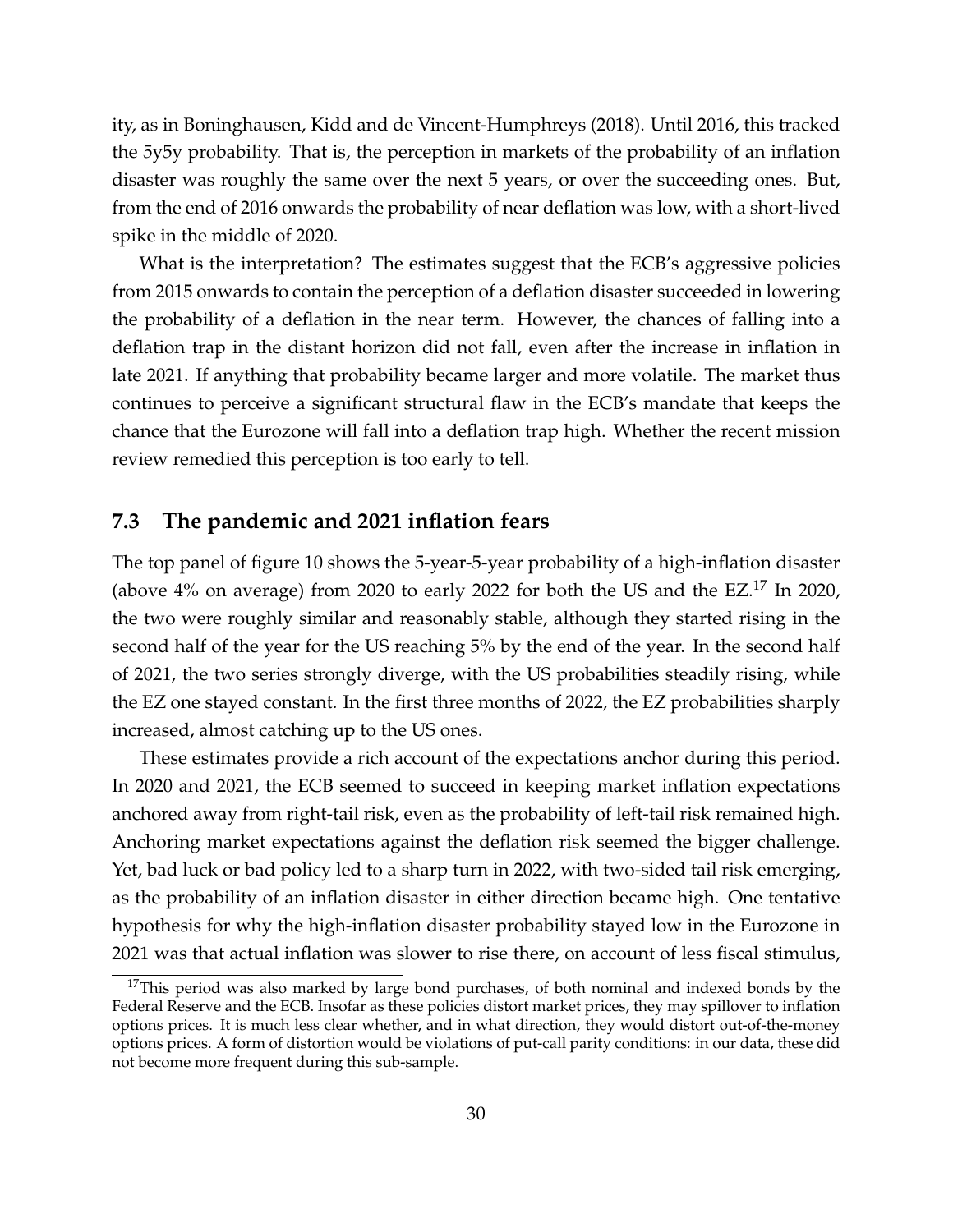

(a) The 5-year-5-year (forward) horizon

<span id="page-31-0"></span>Figure 10: The risk of a high inflation disaster from 2020 to Q1 2022



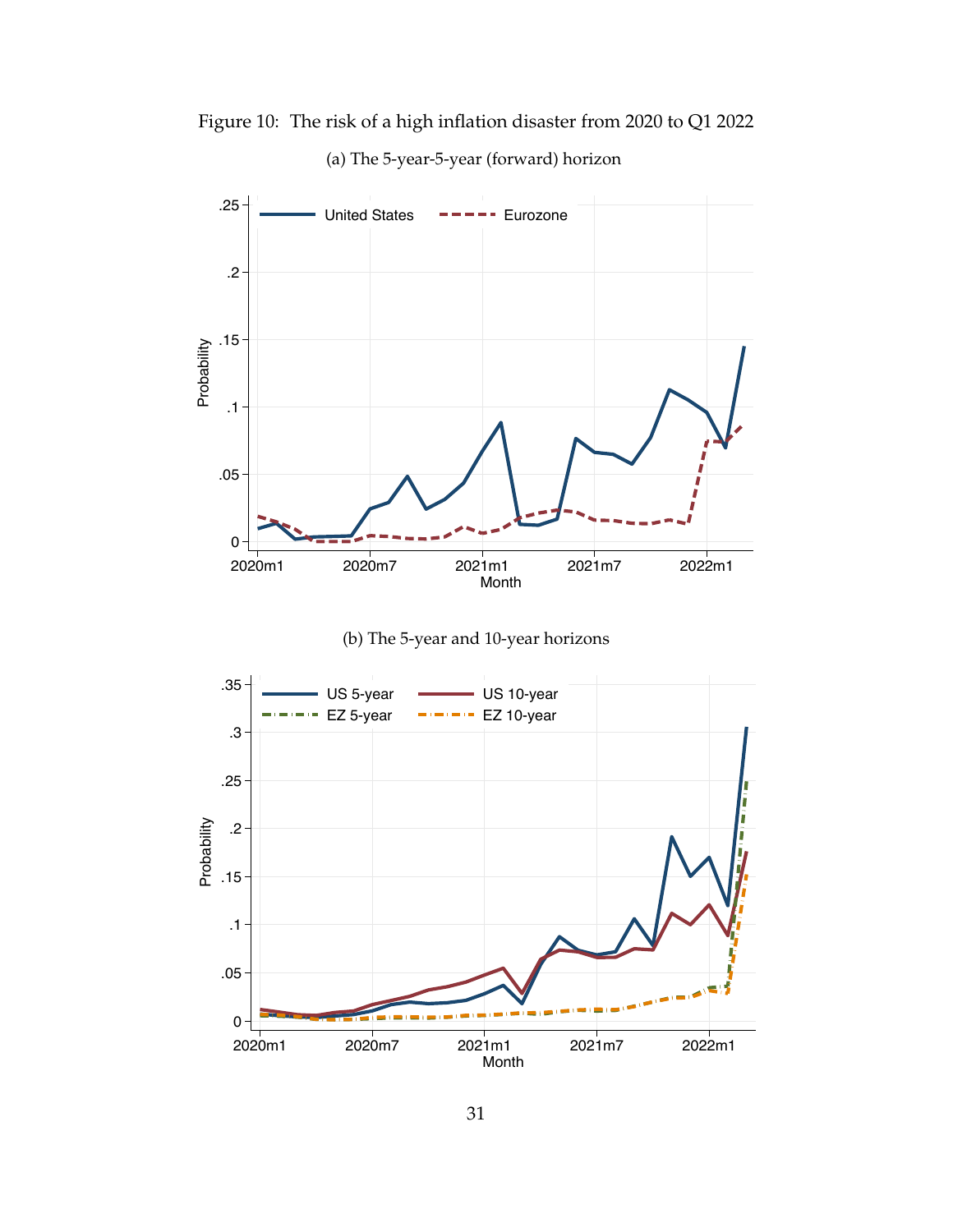a lower starting point, and a small impact of the pandemic on labor force participation, unlike the US. Another tentative hypothesis for the large change in 2022 could be the impact of the Russian invasion of the Ukraine.

In the US, instead, the probability of a deflation risk stayed always close to zero. The market-perceived probability of high-inflation risk, however, rose steadily, especially in 2021 as inflation itself was sharply rising. By March of 2022, it reached the high value of 14%. Interestingly, this drift up of right-tail estimates is significantly more pronounced than that of the mean estimates shown in figure [1.](#page-3-0) Tail risk is drifting in a way that looking at conventional measures of expected inflation would miss. It also is in line with the general phenomenon that high inflation is often volatile inflation – in the US both are moving up, something that should and most likely does concern the monetary authority. From the perspective of economic theory, this evolution suggests that even long-horizon expectations are quite sensitive to current realizations.

The bottom panel of figure [10](#page-31-0) digs a little deeper, by showing the 5-year and 10-year probabilities for the US and the EZ. Throughout the entire sample, before 2021, the 10-year disaster probability was always above the 5-year. As the figure shows, this changed in the US in May of 2021 and in the EZ in January of 2022, as the market perceived probability of a disaster in the next 5 years rose even more than the 5y5y horizon. The market seems to expect that some of the high inflation is temporary, but some of it will persist. Whether this is the result of over-reaction of expectations or instead a reflection of lack of credibility of monetary policy is a question left for future research.

## <span id="page-32-0"></span>**8 Conclusion**

This paper develops methods to use inflation options data to back out market-perceived probabilities for tail events in inflation. We show that producing accurate estimates requires taking into account that: (i) the options price data do not reveal the real Arrow-Debreu probabilities; (ii) the risk premium for inflation is not the same at its two tails and at the center of the distribution; and (iii) forward horizons can differ from short or long horizons because of the sluggishness of inflation. We provide some simple, but we hope robust, methods to do all of these adjustments. We show that the adjustments are quantitatively large relative to constructing probabilities using conventional methods.

In a second step, we apply our methods to data from the US and the EZ between 2009 and March of 2022. The estimates of inflation disaster probabilities lead to three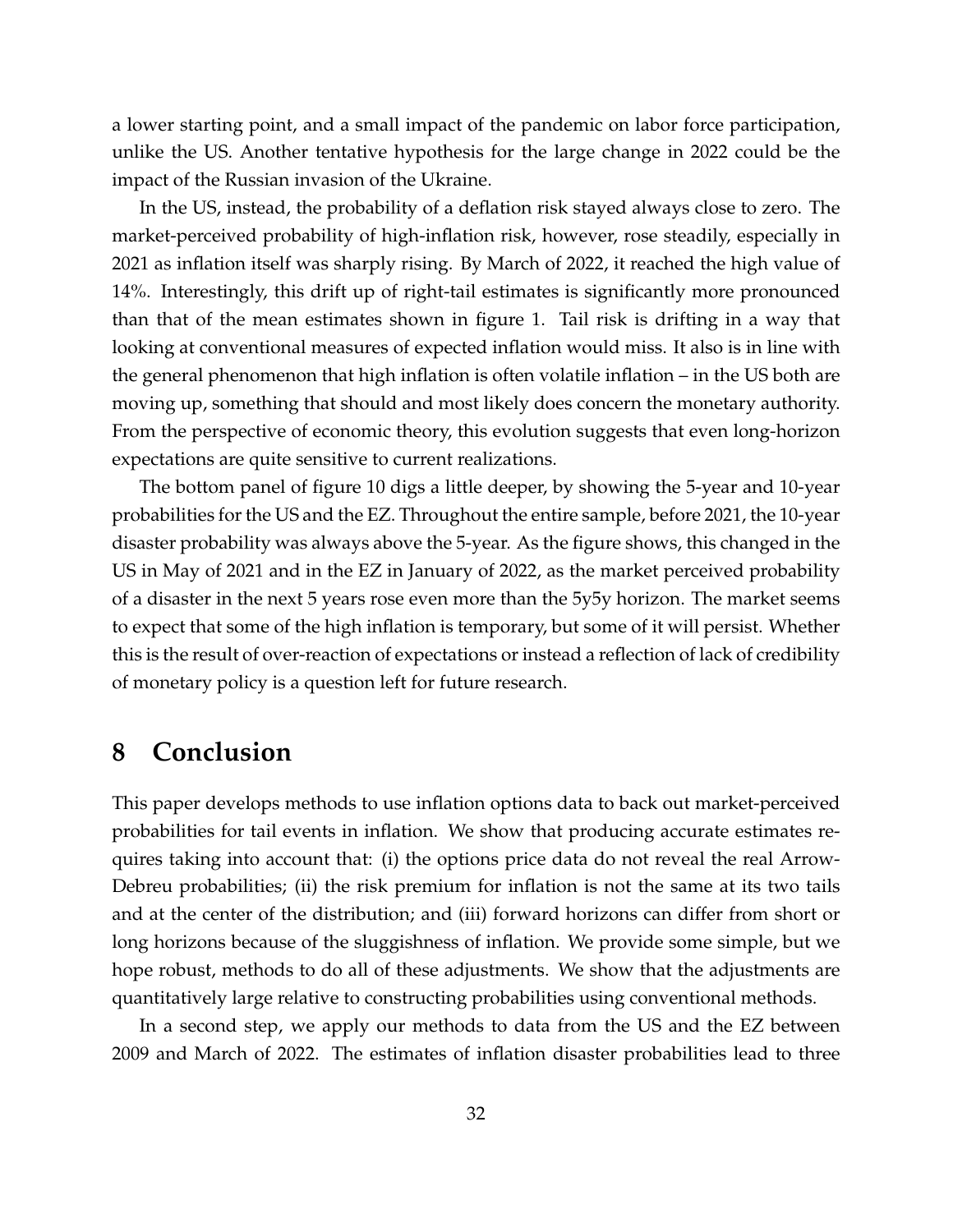empirical findings. First, the risk of sustained future deflation in the United States in 2011-14 was quite low, in spite of policymakers' perceptions at the time. Second, there is a persistent belief in markets in the Eurozone that it may fall into a deflation disaster trap in the future. Third, in 2020-22, market perceptions of a high-inflation disaster diverged significantly between the two regions, rising significantly in the United States throughout 2021, but in Europe only sharply in 2022.

Whether in these or in other cases, probabilities of inflation disasters are informative about macroeconomic risk, monetary policy regimes, and the credibility of the central bank. They may be of particular interest in the current environment of high inflation levels, risk of stagflation, and unanchored inflation expectations [\(Reis,](#page-35-5) [2022\)](#page-35-5). Under an inflation targeting regime, at these forward distant horizons, the success of a central bank at anchoring expectations near the target can partly be measured by whether the disaster probabilities are small. Our estimates provide inputs to future work that can use these methods and measures to diagnose the success of monetary policy regimes, and as an input in models of how economic behavior changes when agents perceive a higher chance of an economic disaster.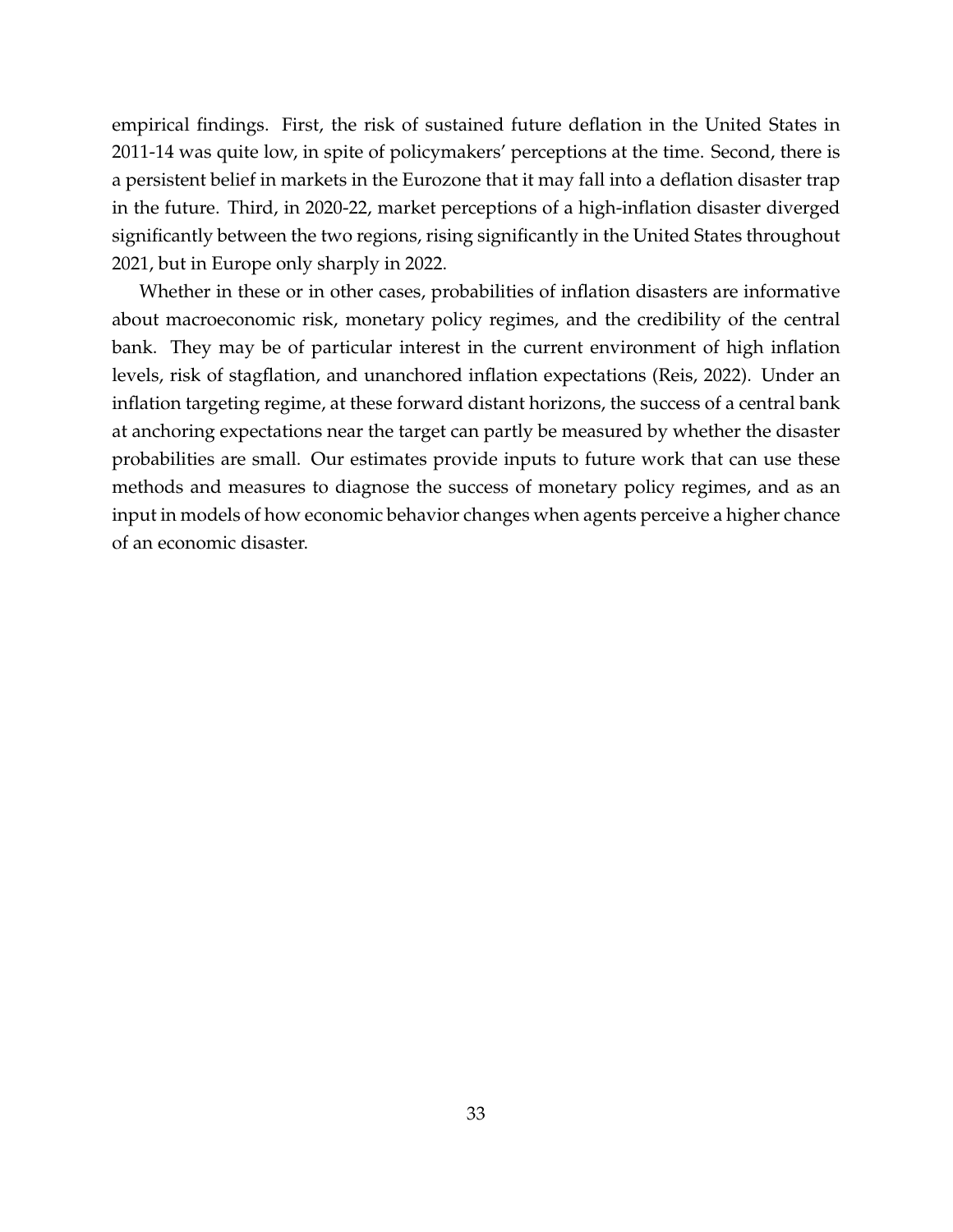## **References**

- <span id="page-34-1"></span>**Andrade, Philippe, E. Ghysels, and Julien Idier.** 2012. "Tails of Inflation Forecasts and Tales of Monetary Policy." Banque de France working paper 407.
- <span id="page-34-0"></span>**Banerjee, Ryan Niladri, Juan Contreras, Aaron Mehrotra, and Fabrizio Zampolli.** 2020. "Inflation at risk in advanced and emerging market economies." *BIS Working Papers No 883*.
- <span id="page-34-4"></span>**Barro, Robert J.** 2006. "Rare Disasters and Asset Markets in the Twentieth Century." *Quarterly Journal of Economics*, 121(3): 823–866.
- <span id="page-34-6"></span>**Barro, Robert J., and Gordon Y. Liao.** 2021. "Rare disaster probability and options pricing." *Journal of Financial Economics*, 139(3): 750–769.
- <span id="page-34-9"></span>**Baumann, Ursel, Matthieu Darracq Paries, Thomas Westermann, Marianna Riggi, Elena Bobe**ica, Aidan Meyler, Benjamin Böninghausen, Friedrich Fritzer, Riccardo Trezzi, Jana Jonck**heere, et al.** 2021. "Inflation expectations and their role in Eurosystem forecasting." *ECB Occasional Paper 264*.
- <span id="page-34-13"></span>**Boninghausen, Benjamin, Gregory Kidd, and Rupert de Vincent-Humphreys.** 2018. "Interpreting recent developments in market-based indicators of longer-term inflation expectations." *ECB Economic Bulletin, Iussue 6/2018*.
- <span id="page-34-8"></span>**Breeden, Douglas T, and Robert H Litzenberger.** 1978. "Prices of state-contingent claims implicit in option prices." *Journal of Business*, 51(4): 621–651.
- <span id="page-34-12"></span>**Christensen, Jens H. E., Jose A. Lopez, and Glenn D. Rudebusch.** 2015. "Pricing Deflation Risk with US Treasury Yields." *Review of Finance*, 20(3): 1107–1152.
- <span id="page-34-2"></span>**Coibion, Olivier, Yuriy Gorodnichenko, Saten Kumar, and Jane Ryngaert.** 2021. "Do You Know that I Know that You Know. . . ? Higher-Order Beliefs in Survey Data." *Quarterly Journal of Economics*, 136(3): 1387–1446.
- <span id="page-34-10"></span>**Feldman, Ron, Ken Heinecke, Narayana Kocherlakota, Sam Schulhofer-Wohl, and Tom Tallarini.** 2015. "Market-based probabilities: a tool for policymakers." *Federal Reserve Bank of Minneapolis*.
- <span id="page-34-3"></span>**Fleckenstein, Matthias, Francis A. Longstaff, and Hanno Lustig.** 2017. "Deflation Risk." *Review of Financial Studies*, 30(8): 2719–2760.
- <span id="page-34-11"></span>**Fleckenstein, Matthias, Francis Longstaff, and Hanno Lustig.** 2016. "Inflation-Adjusted Bonds and the Inflation Risk Premium." In *Handbook of Fixed-Income Securities*. , ed. Pietro Veronesi, Chapter 3. Wiley.
- <span id="page-34-5"></span>**Gabaix, Xavier.** 2012. "Variable Rare Disasters: An Exactly Solved Framework for Ten Puzzles in Macro-Finance." *Quarterly Journal of Economics*, 127(2): 645–700.
- <span id="page-34-7"></span>**Gimeno, Ricardo, and Alfredo Ibanez.** 2018. "The eurozone (expected) inflation: An option's eyes view." *Journal of International Money and Finance*, 86: 70–92.